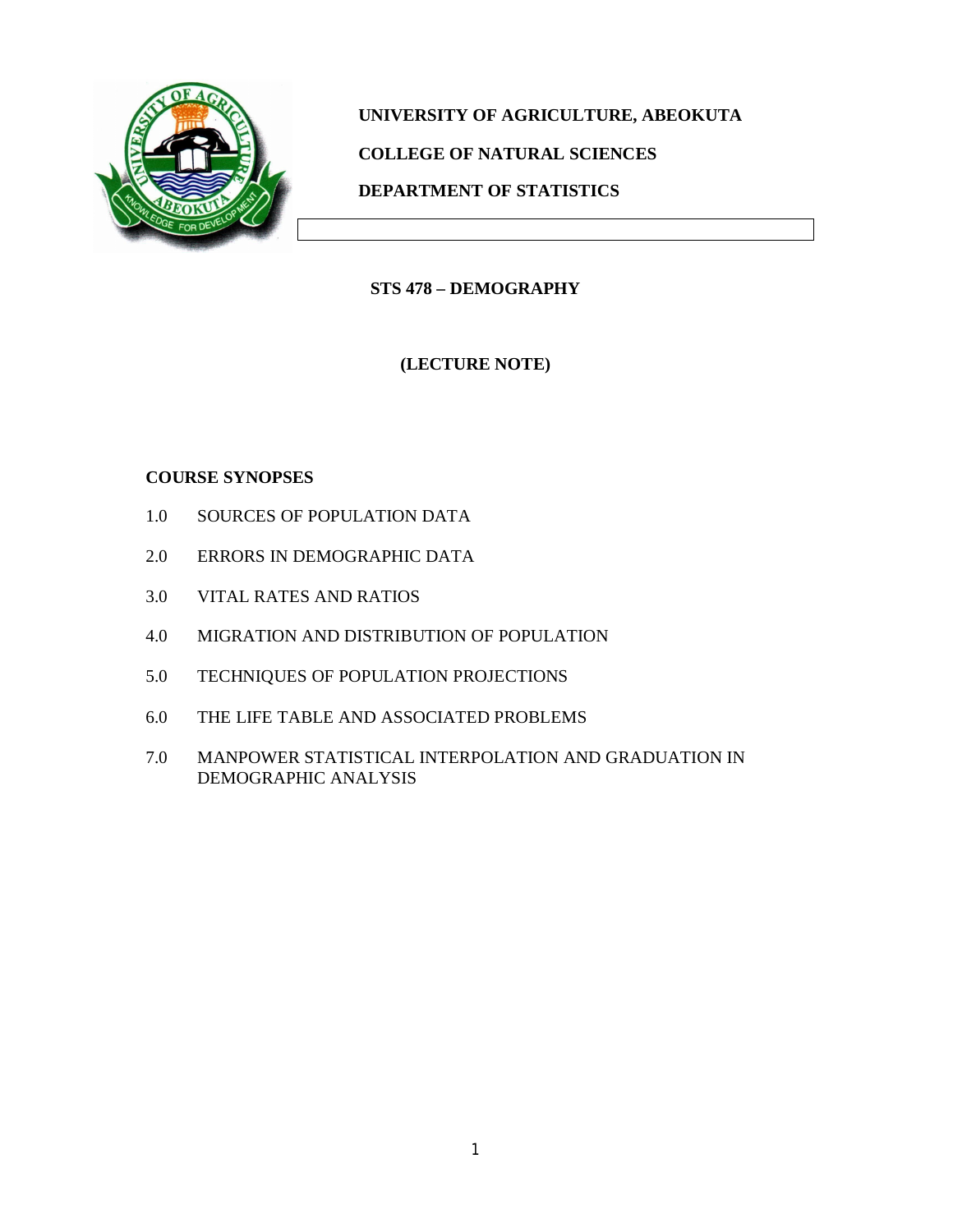#### **INTRODUCTION**

Demography is the statistical analysis of population data. The term **Demography**, was coined from two Greek words (**demos** meaning people, and **graphein** meaning to write or describe). Its subject – matter includes: (a) examination of the total size of population (b) examination of population distribution i.e. rural/urban (c) examination of the structure of population i.e. age and sex composition (d) examination of changes in population over time i.e. growth or decline (e) examination of the causes and effects of population change.

As a distinct branch of scientific knowledge, demography may be defined as "the study of size, territorial distribution and composition of population, changes there  $-$  in, and the components of such changes, which may be identified as natality, mortality, territorial movement (migration), and social mobility (change of status) ". This definition, however relates only to one aspect of modern demography. Modern demography is divided into two parts, namely

**Demographic Analysis** – this deals with the study of the components of change in the population. These components are also called **population dynamics**, i.e. fertility, mortality, and migration.

**Population Studies** – this deals with addressing demographic events and phenomenon in the socio – economic context. It relates population dynamics to socio – economic, biological, and political or other environmental factors.

Ideally, the study of demography requires extensive and accurate population statistics. The **demographer** subsists by calculating rates, assuming implicitly a decision – making process regarding when, how many and how far in – between to have babies; by explaining birth intervals by postpartum amenorrhea, voluntary abstinence, contraceptive use – effectiveness, period of Infecundability and related fertility – inhibiting indicators; by constructing elegant life tables; by measuring activity rates and migration rates and by periodically projecting the size of the total population by its components; by validating and updating the results usually presented in three variants – high, medium and low, using census figures where available and vital registration where these exist.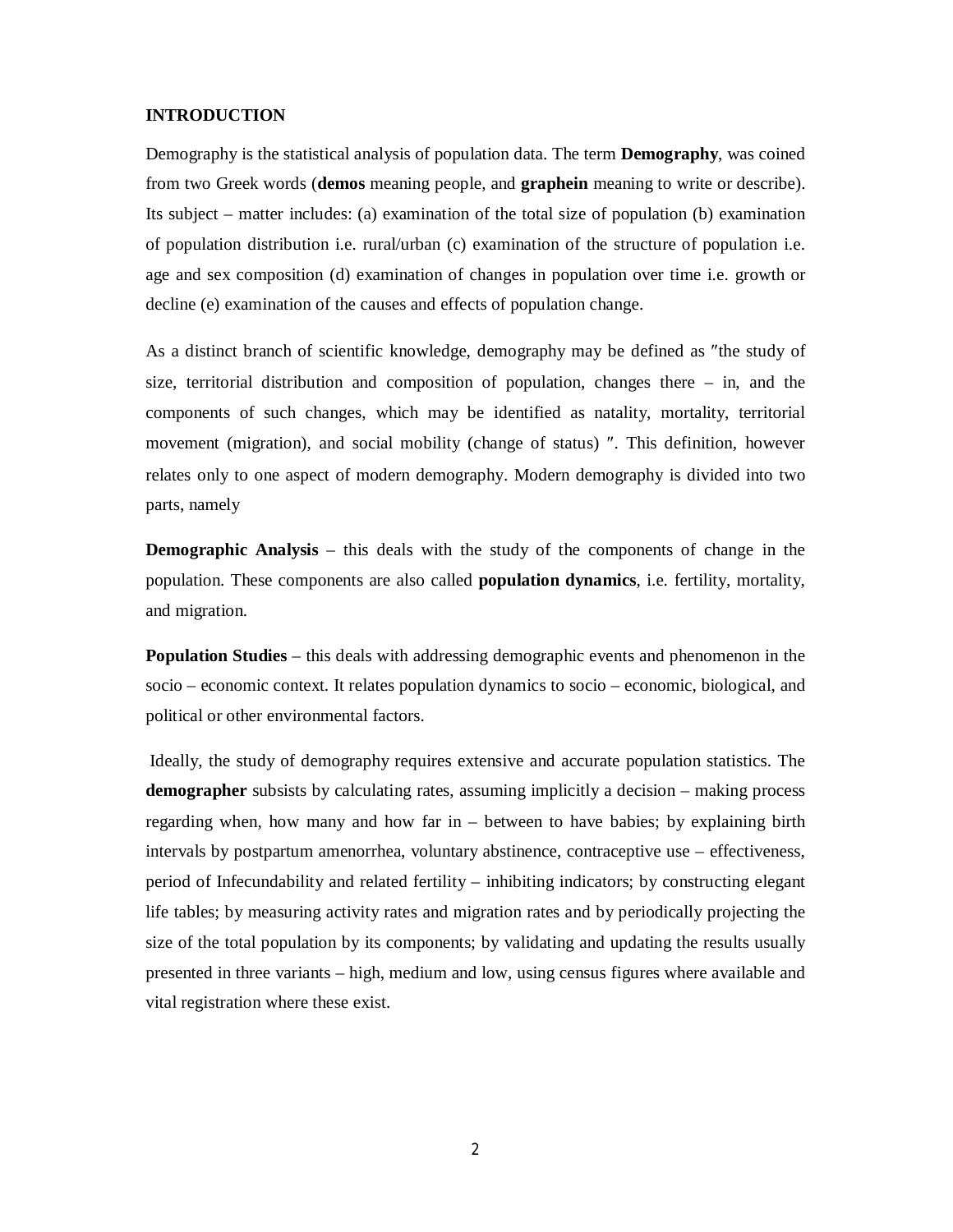#### **SOURCES OF POPULATION DATA**

Demographic data usually consist of data on age, occupation, religion, marital status, e. t. c

The collection and analysis of demographic data is usually to attain administrative, planning or research purposes. Demographic data are derived mainly from two sources, namely national and international sources.

#### **National Sources of Demographic Data**

#### *Population census*

 A census of population may be defined as the total process of collecting, compiling and publishing demographic, economic and social data pertaining, at a specified time or times, to all persons in a country or delimited territory.

#### *Essential Features of the Census*

Some of the essential features of an official national census are;

1. Sponsorship - an official national census is sponsored and carried out by the national government.

2. Defined Territory - the coverage of a census operation should relate to a precisely defined territory.

3. Universality – the enumeration should include every member of the community within the scope of the census without omission or duplication.

4. Simultaneity - the total population enumerated should refer to one well defined point of time.

5. Individual unity – a census implies that separate data are recorded for each individual by direct enumeration and not by registration.

6. Compilation and publication – the compilation and publication of data by geographic areas and by basic demographic variables is an integral part of a census.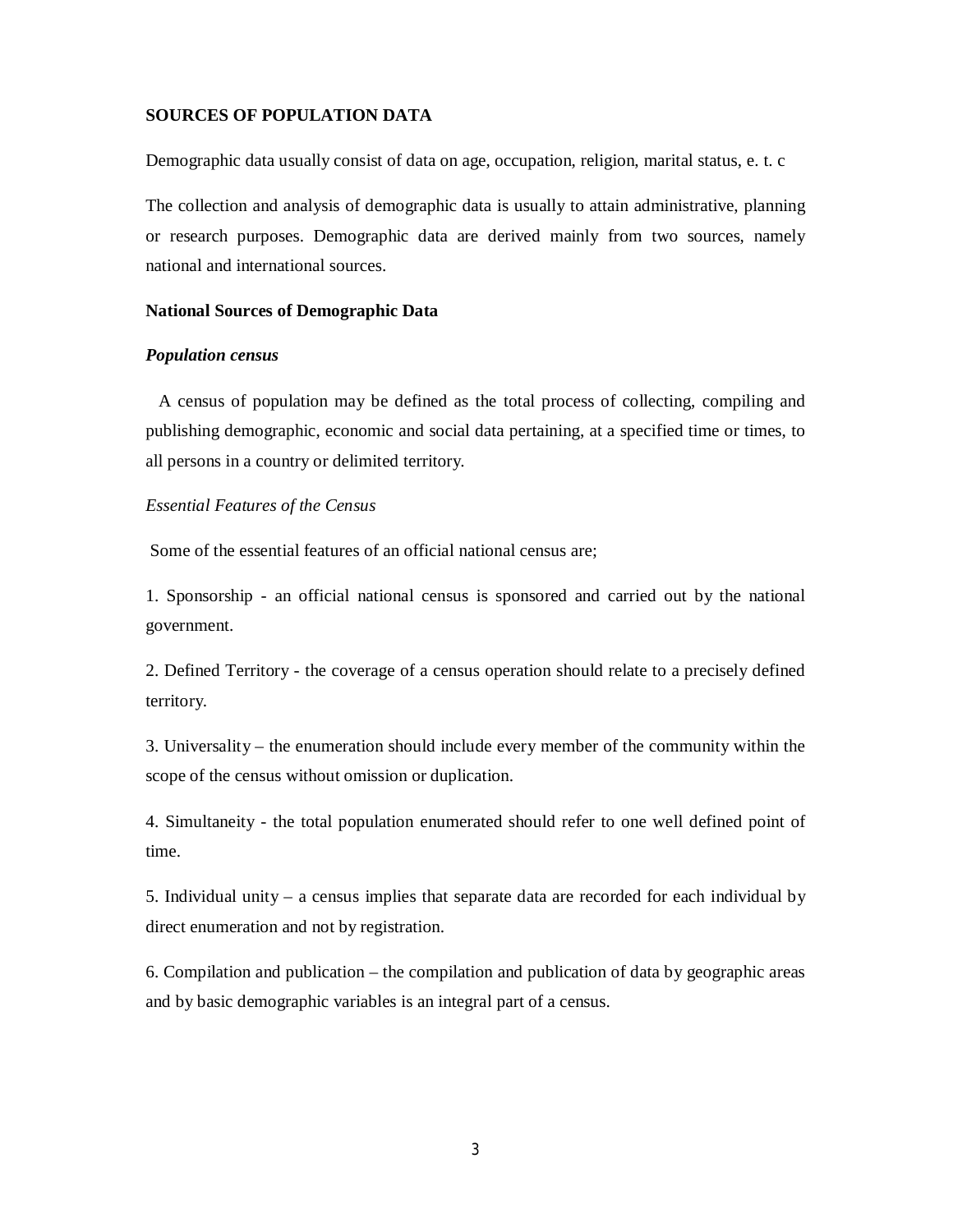#### *Census Periodicity*

Census data are of greater value if censuses are taken at regular intervals. A series of periodic censuses is of great importance in assessing trends - the past can be appraised, the present accurately described, and the future estimated. The UN recommended that every country develop a census programme which will provide that a population census be taken every ten years.

#### *Uses of census statistics*

1. Planning for national development, i.e. educational, housing, manpower, health planning, and e.t.c.

2. Investigating the adequate of the relationship between demographic and socio-economic processes.

3. Measuring the levels and trends in the standard of living of the population.

4. The allocation of parliamentary seats.

5. The allocation of resources.

#### *Censuses Taken in Nigeria, 1911-2006*

| Year    | Reported population |
|---------|---------------------|
| 1911    | 15,969,320          |
| 1921    | 18,624,690          |
| 1931    | 19,928,171          |
| 1950/53 | 30,417,000          |
| 1962/63 | 55.7m               |
| 1973    | 79.8m (cancelled)   |
| 1991    | 88,992,220          |
| 2006    | 140,003,542         |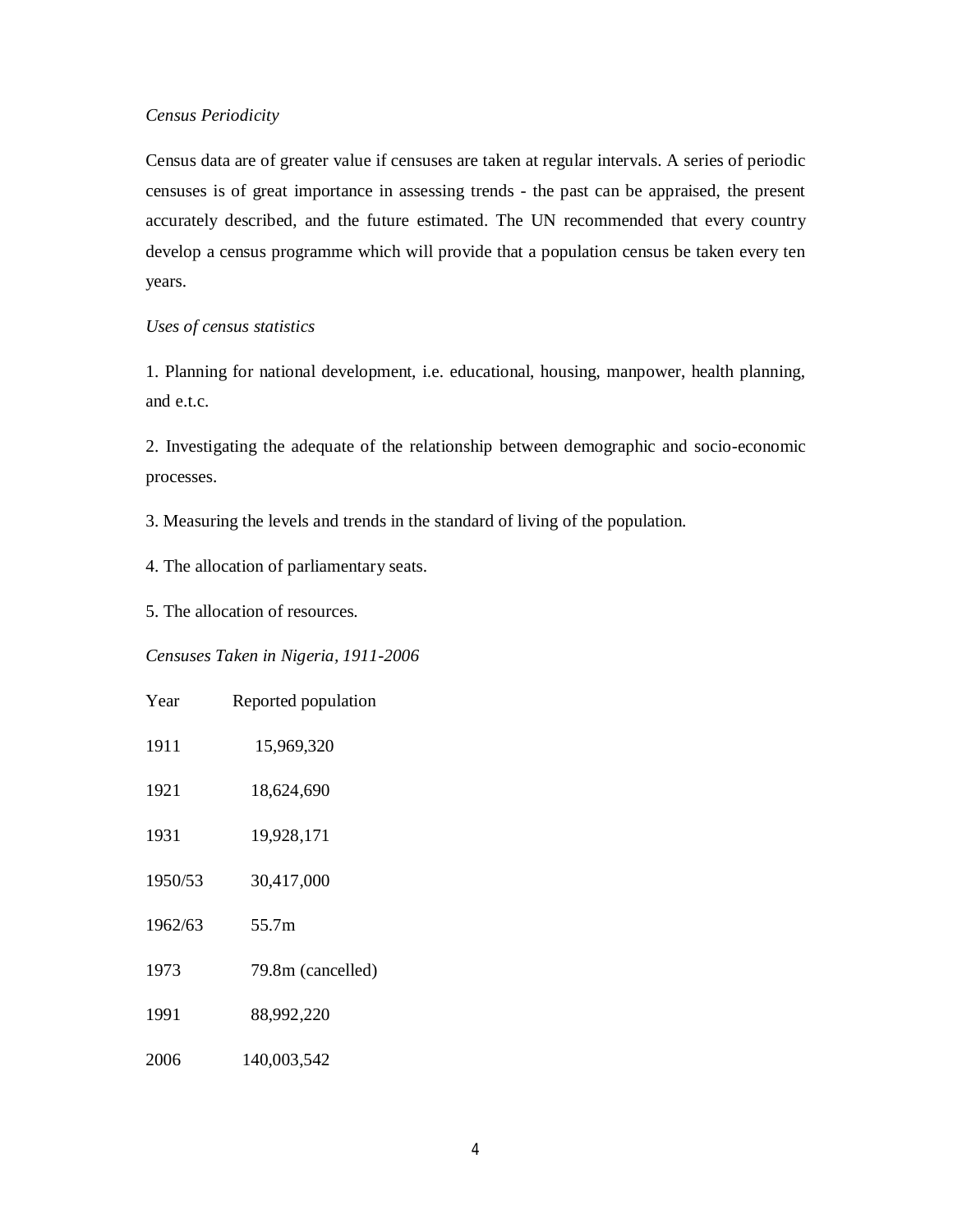#### *Vital Registration*

The vital registration is the continuous, permanent and compulsory registration of the occurrence and characteristics of vital events – births, deaths, marriages, change of name, nationalisation, e.t.c The statistics generated from the exercise is referred to as **vital statistics** because they have to do with the individuals entry into, and departure out of life, with the changes in the civil status of the individual in his/her life time.

In many developing countries, vital statistics are inadequate and defective to the extent that they can hardly serve to measure demographic levels and trends. In Nigeria, the vital registration is one of the major responsibilities of the National Population Commission of Nigeria.

#### *Statistical Uses of Vital Statistics*

1. Vital statistics provide additional data independent of census on measures of fertility and mortality both for small and large areas.

2. The sex ratio at birth computed from records of births provides a very important piece of information for use in population projections.

3. The data from vital registration gives information on the seasonality of births and deaths. This has relevance for the planning of related services.

4. The system is used as a check on census enumeration, particularly at the infant and childhood range where under - enumeration is common.

5. In a longitudinal – type survey about fertility and mortality, records of birth, death, marriage and divorce can be very useful.

6. They are useful in formulating population control programmes, and for evaluating the effectiveness of such programmes.

#### *Sample surveys*

Sample survey seeks to collect information only from a fraction of the population. It is employed to arrive at estimates of demographic characteristics, size, distribution, mortality, fertility and migration. In Nigeria, the efforts to generate reliable demographic data has included the conduct of numerous national sample surveys such as-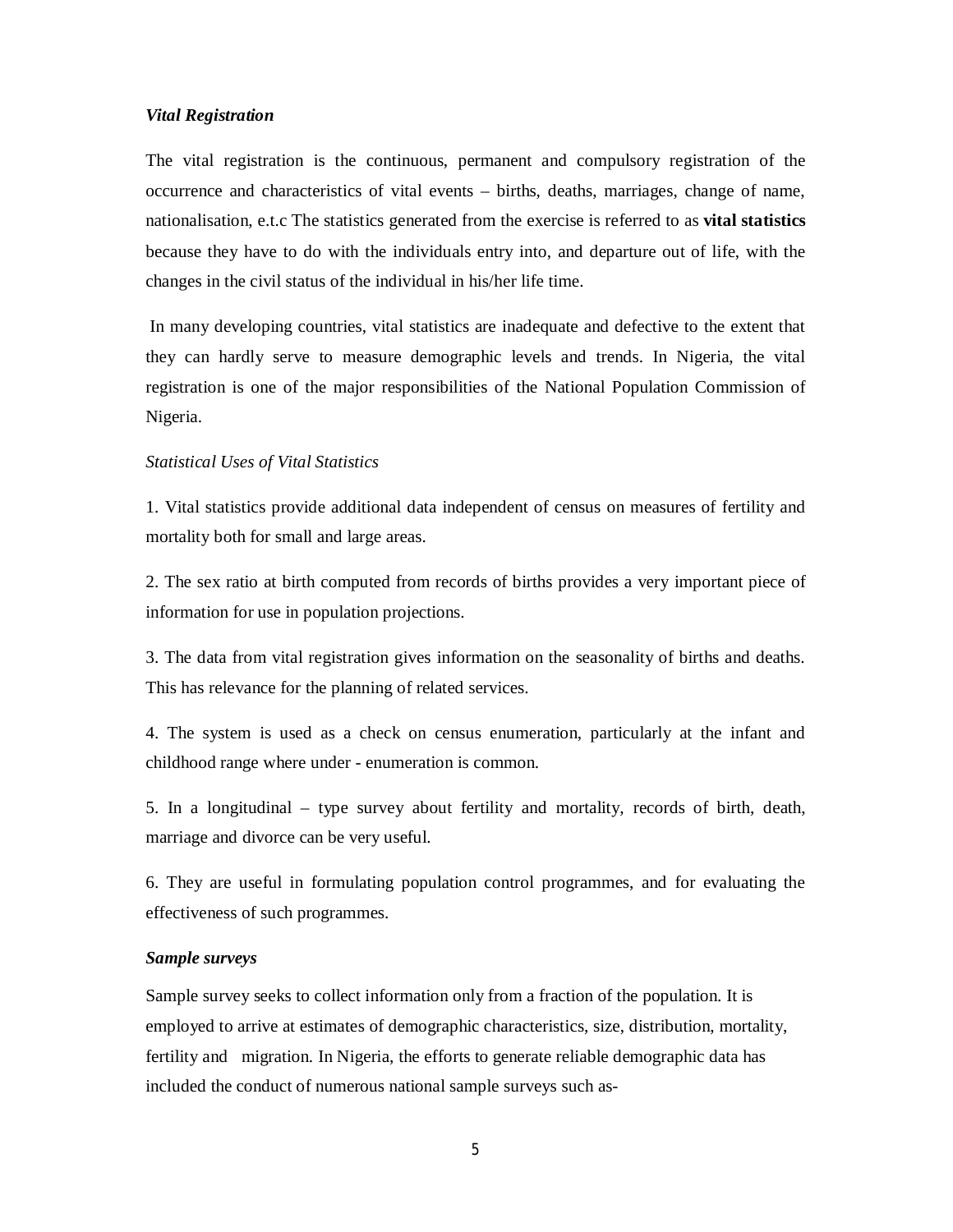- 1965/66 Demographic Sample Survey (DSS)
- 1981/82 Nigerian Fertility Survey (NFS)
- 1982 National Integrated Survey of Households (NISH)

1990, 1999, 2003, 2008 Nigeria Demographic and Health Survey (NDHS).

#### *Population Register*

This source of demographic data is usually employed by the developed/industrialised countries who maintain a regular update list of people resident in a country with details of sex, date of birth, marital status, place of residences, e.t.c. The population register can only be effectively maintained where education is reasonably high with an accurate address system.

*Administrative Sources -* i.e. public records, private records (such as records of religions bodies).

#### *International sources*

- 1. United Nations Demographic Year book
- 2. Demographic Handbook for Africa Economic Commission for Africa
- 3. Yearbook on Epidemiological and Vital Statistics World Health Organisation.

#### **Importance and quality of Demographic data**

National plans for the provision of such need as housing, food, education, health, e.t.c depend on the relevant socio – demographic statistics classified by age and sex. Most population processes like fertility and mortality are either age - sex dependent or age-sex selective.

Many demographic and socio economic attributes are sex specific, this is understandable because of the biological differences between the gender. It follows therefore that the importance of accurate age-sex data in demographic analysis cannot be over emphasised.

However, age data tend to be more inaccurate than sex data.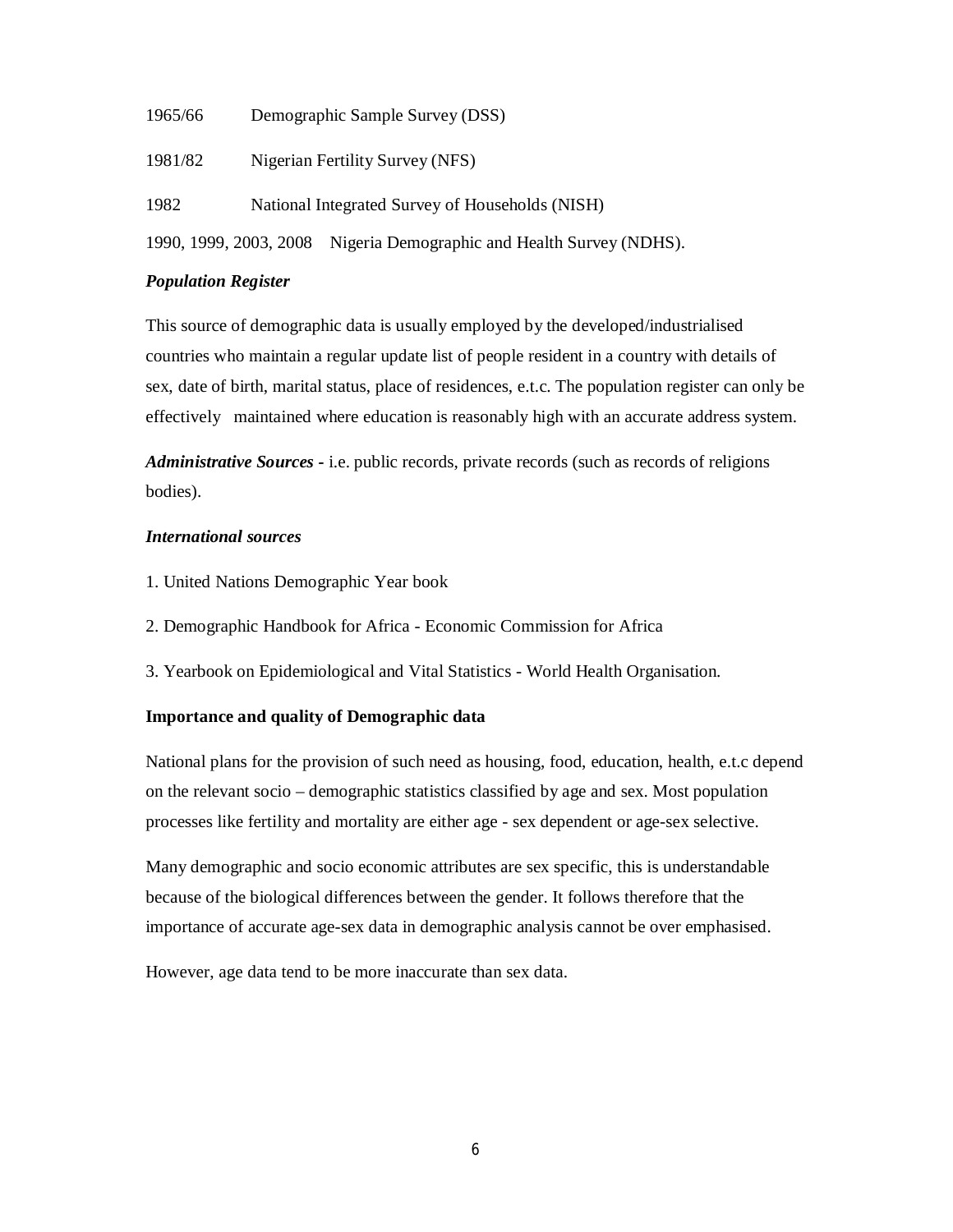## **ERRORS IN DEMOGRAPHIC DATA**

The accuracy of demographic statistics varies from one country to another. The deficiencies are most in the developing countries because among other problems of lack of administrative machinery, individual ignorance about certain personal details and sometimes open hostility to some types of inquiry, due to ignorance. Errors in the demographic data are mainly of two types, namely, coverage and content errors.

*Coverage Errors* – are due to persons being missed or counted more than once. They are of two types. Individual of a given age may have been missed by the census officials or erroneously included in it (i.e. counted twice). The first type is called *under enumeration* at this age, while the second type represents *over enumeration*, the balance of the two types of errors represents *net under enumeration* at this age.

*Content Errors* - refers to instances where the characteristics of a person counted in a census enumeration or in the registration of a vital event are incorrectly reported or tabulated. The five principal sources of errors of content are:

1. The respondent - when he/she intentionally or unintentionally fail to give the appropriate information required. A classic example is misstatement of age or the case where widows or divorces report themselves as single.

2. The enumerator - where he/she classifies a person incorrectly even though give the correct information.

3. The coding process - errors caused from the failure to allocate information on the census or survey schedule to the proper code.

4. The editing process.

5. Errors may arise at all stage of the compiling process or during tabulations.

## **ERRORS IN AGE DATA**

Demographic data are usually classified by age and sex. Errors in age reporting are more frequent than errors in sex reporting. With reference to Nigeria, in census/survey reporting of age, there are five major forms irregularities -

1. Under reporting of children aged less than one year.

2. A tendency to give an exact age of some legal significance e.g. voting at election or marriage.

3. Distinct over statement of age at very advanced ages.

4. The reporting of some individuals as being of an unknown age.

5. Age heaping.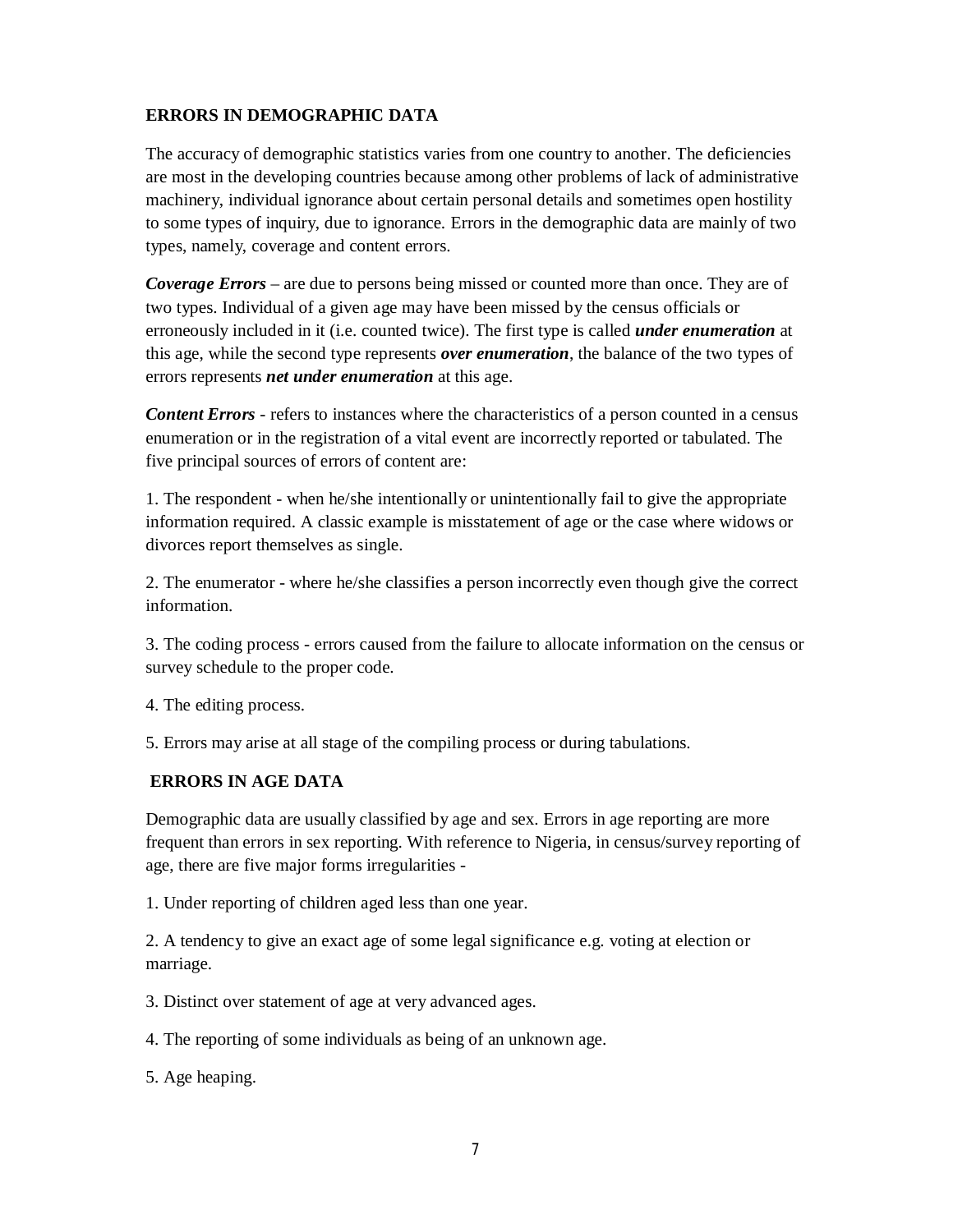These irregularities must be detected, adjusted or corrected before demographic data could be used for any meaningful analysis. Hence, the following methods of evaluating demographic data or of detecting age irregularities.

#### **Whipple's Index of Digit Preference**

This give the relative preference for digit 'O' and '5' while reporting age in the interval 23 to 62 years. It is computed as;

$$
WI = \underbrace{P_{25} + P_{30} + P_{35} + P_{40} + P_{45} + P_{50} + P_{55} + P_{60}}_{5} \times 100
$$
\n
$$
\underbrace{1^{62}_{x = 23} \sum_{s} Px}_{5}
$$

Where

 $P_x$  = the number of persons reporting their age as x years.

If there is no heaping at '0' and '5' the index will have a value of **100**. If there is complete heaping, the index will have a value of **500**. To test for heaping at ages 30, 40, 50, and 60 i.e. ages ending in '0' the index is computed as;

$$
WI = \frac{P_{30} + P_{40} + P_{50} + P_{60}}{1} \times 100
$$

$$
\frac{1}{10} \times 100
$$

To test for heaping at ages ending in '5' i.e. 25, 35, 45, and 55, the index is computed as;

$$
WI = \frac{P_{25} + P_{35} + P_{45} + P_{55}}{P_{x=23} \sum PX} \times 100
$$

$$
\frac{1}{10}^{62} x = 23 \sum PX
$$

#### *Example*

Using age distribution data for a West African country (1960), determine the extent of heaping on

- (a) Digit '0' and '5'.
- (b) Digit '0' only

(c) Digit '5' only.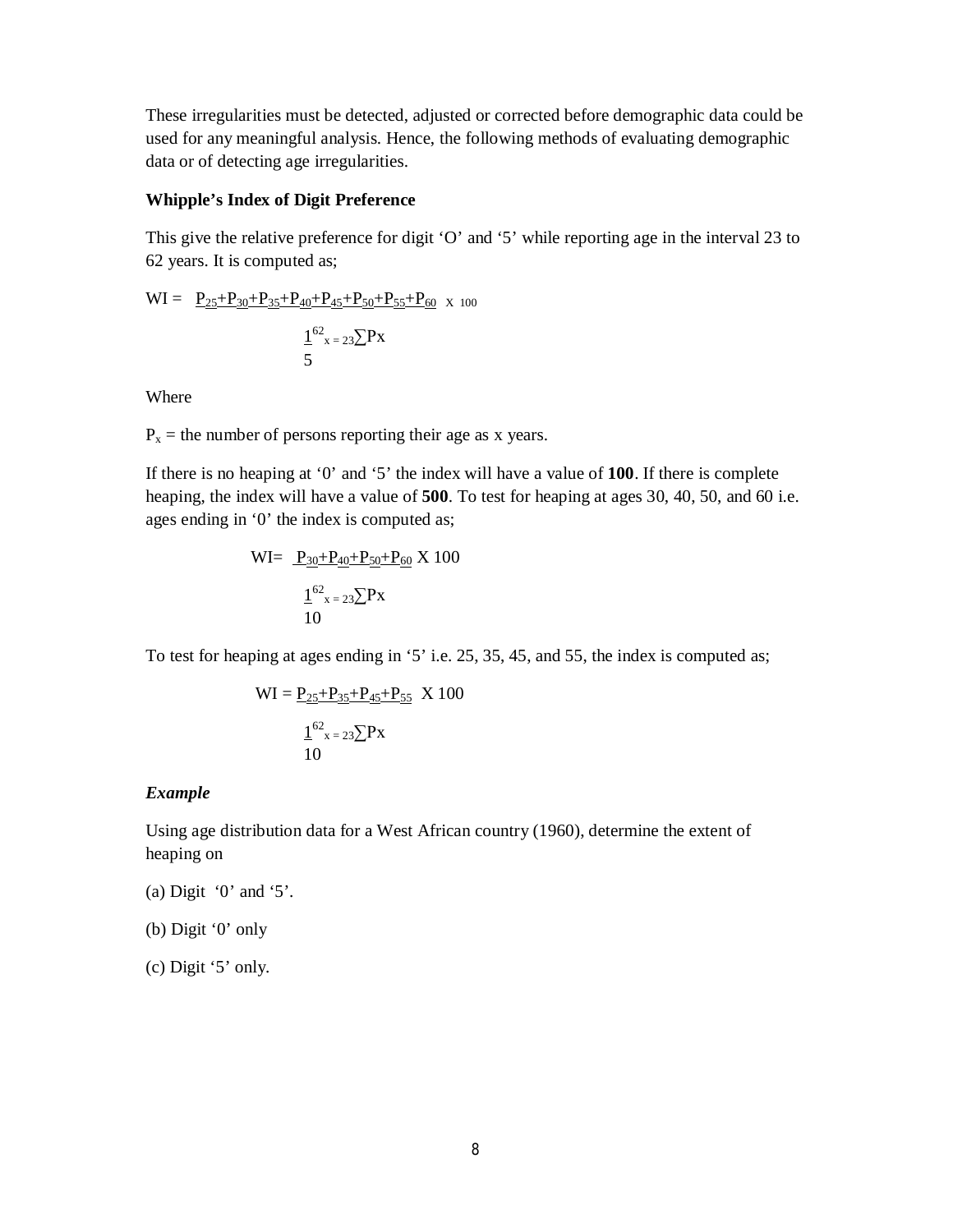| Age | population                                          | Age | population |
|-----|-----------------------------------------------------|-----|------------|
| 23  | 38687                                               | 25  | 77141      |
|     | 24 51289                                            | 30  | 110379     |
|     | 26 - 29 201450                                      | 35  | 64091      |
|     | 31 - 34 132136                                      | 40  | 81515      |
|     | 36 - 39 134140                                      | 45  | 44654      |
|     | 41 - 44 84422                                       | 50  | 52024      |
|     | 46 - 49 77102                                       | 55  | 14024      |
|     | $51 - 54$ 44751                                     | 60  | 38377      |
|     | $56 - 59$ 45283                                     |     | 482205     |
| 60  | 38377                                               |     |            |
| 61  | 4779                                                |     |            |
| 62  | 7866                                                |     |            |
|     | 1304110                                             |     |            |
|     | (a) Digit 0 and $5 = 482205 \text{ X } 100 = 185.1$ |     |            |

(a) Digit 0 and 
$$
5 = 482205 \times 100 = 185.1
$$

 $1(1304110)$ 

5

(b) Digit 0 only = 
$$
\frac{282295 \text{ X } 100 = 216.5}{1 (1304110)}
$$
  
10  
(c) Digit 5 only = 199910 X 100 = 153.3  
 $\frac{1}{1 (1304110)}$   
10

## *Limitations of Whipple's index*

- 1. It does not measure preference for digits other than '0' and '5'
- 2. It considers only the arbitrary interval 23 to 62 years and not the entire life span of 0 to 80 or 100 years.
- 3. It does not take into consideration the decreasing nature of the age distribution due to depletion by death.
- 4. It's applicable only to single year's data.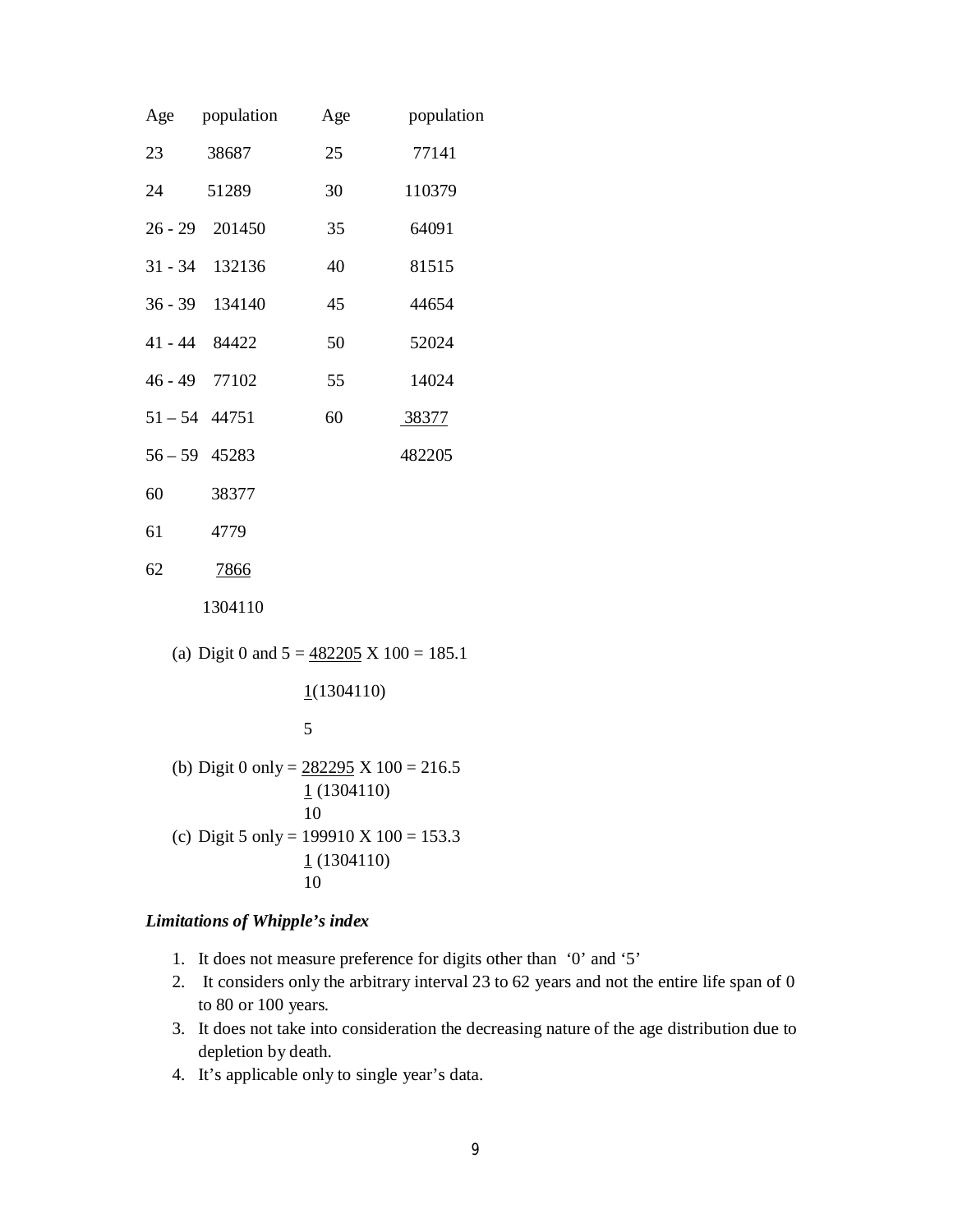## **Myer's Blended Index of Digit Preference**

This index is used for evaluating single - year age – sex data. It can give the extent of digit preference for all the digits  $0, 1, 2, 3...$  9. It can be used to report errors for all ages  $10 - 99$ years.

#### *Assumption*

The underlying assumption of the method is that in the absence of systematic irregularities in the reporting of age, the blended sum at each terminal digit should be approximately equal to 10% of the total blended population.

If the sum at any given digit exceeds 10% of the total blended population, it indicates over selection of ages ending in that digit (i.e. digit preference).

On the other hand, a negative deviation or sum that is less than 10% of the total blended population indicates an under selection of the ages ending in that digit (i.e. digit avoidances).

If age heaping is non-existent, the index would be approximately zero.

#### *Example*

| Digit          | $10-$ | $20 - 29$ | 30-39 | $40 - 49$ | 50-59 | 60-69 | 70-79          | 80-89          | 90-99          |
|----------------|-------|-----------|-------|-----------|-------|-------|----------------|----------------|----------------|
|                | 19    |           |       |           |       |       |                |                |                |
| $\Omega$       | 386   | 417       | 307   | 190       | 89    | 80    | 50             | 40             | 10             |
|                | 133   | 93        | 90    | 89        | 41    | 35    | 33             | 10             | $\overline{2}$ |
| $\overline{2}$ | 341   | 227       | 100   | 40        | 30    | 25    | 15             | 6              | $\overline{4}$ |
| 3              | 223   | 160       | 90    | 46        | 28    | 22    | 8              | 5              |                |
| 4              | 201   | 138       | 50    | 38        | 25    | 10    | 8              | 5              | 3              |
| 5              | 298   | 238       | 201   | 154       | 148   | 65    | 25             | $\overline{2}$ | 3              |
| 6              | 198   | 105       | 70    | 49        | 31    | 18    | 12             | 6              | $\overline{4}$ |
| 7              | 166   | 86        | 50    | 45        | 25    | 9     | 5              | $\overline{4}$ | $\overline{2}$ |
| 8              | 255   | 100       | 90    | 40        | 28    | 10    | 5              | 5              | $\overline{2}$ |
| 9              | 132   | 85        | 40    | 20        | 8     | 6     | $\overline{2}$ | $\overline{2}$ | $\overline{2}$ |

Use the Myer's blended index to assess the quality of age data gin below-

#### *Procedure for computations*

- 1. Sum all the populations ending in each digit over the whole range i.e. 10-99
- 2. Sum figures between ages 20-99.
- 3. Multiply the sums in (1) by coefficients; 1, 2, 3,4,5,6,7,8,9 and 10.
- 4. Multiply the sums in (2) by coefficients from 9 descending to 0 i.e. 9 ,8 ,7, 6 , 5 ,4 ,3 ,2 ,1 ,0.
- 5. Add the product of (3) and (4) , to obtain the blended sum
- 6. Add up the blended sum in (5).
- 7. Find the percent (%) of the total blended sum at different digit ends.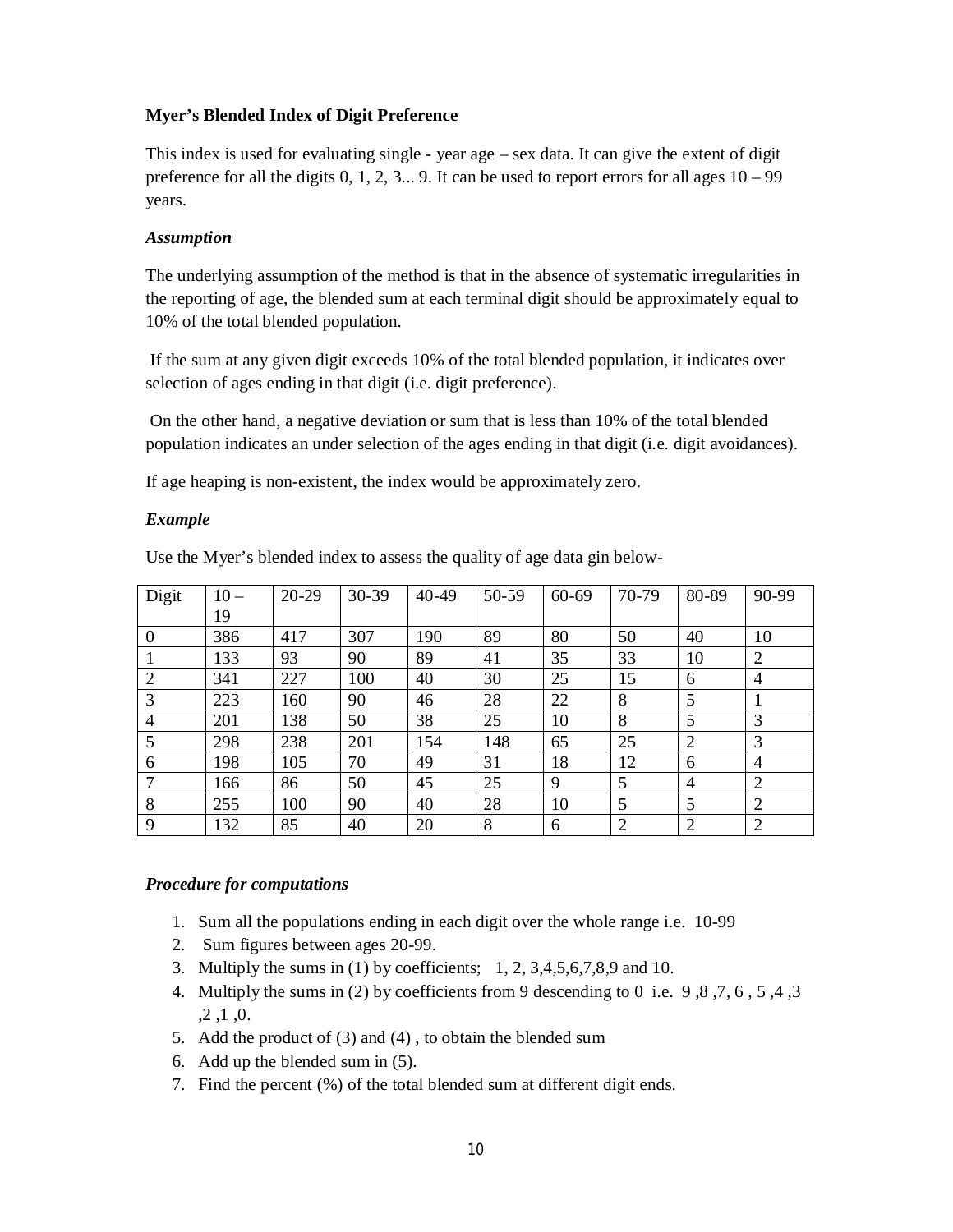|                | Sum       | Coef           | Product | Sum     | Coef           | Product  | Blende | Percent | Dev    | Remarks    |
|----------------|-----------|----------------|---------|---------|----------------|----------|--------|---------|--------|------------|
| Terminal       | $(10-99)$ | ficie          |         | $(20 -$ | ficie          |          | d      | Dist    | From   |            |
| digit          |           | nt             |         | 99)     | nt             |          | Sum    |         | 10%    |            |
| $\theta$       | 1569      | 1              | 1569    | 1183    | 9              | 10647    | 12216  | 21.7    | 11.7   | Preference |
|                | 526       | $\overline{2}$ | 1052    | 393     | 8              | 3144     | 4196   | 7.5     | $-2.5$ | Avoidance  |
| $\overline{2}$ | 788       | 3              | 2364    | 447     | 7              | 3129     | 5493   | 9.8     | $-.2$  | Avoidance  |
| 3              | 583       | 4              | 2332    | 360     | 6              | 2160     | 4492   | 8.0     | $-2.0$ | Avoidance  |
| 4              | 478       | 5              | 2390    | 277     | 5              | 1385     | 3775   | 6.7     | $-3.3$ | Avoidance  |
| 5              | 1134      | 6              | 6804    | 836     | $\overline{4}$ | 3344     | 10148  | 18.0    | 8.0    | Preference |
| 6              | 493       | 7              | 3451    | 295     | 3              | 885      | 4336   | 7.7     | $-2.3$ | Avoidance  |
| 7              | 392       | 8              | 3136    | 226     | $\overline{2}$ | 452      | 3588   | 6.4     | $-3.6$ | Avoidance  |
| 8              | 535       | 9              | 4815    | 280     |                | 280      | 5095   | 9.0     | $-1.0$ | Avoidance  |
| 9              | 297       | 10             | 2970    | 165     | $\overline{0}$ | $\theta$ | 2970   | 5.3     | $-4.7$ | Avoidance  |
|                |           |                |         |         |                |          |        |         |        |            |

8. Take the deviations of each % in (7) from 10.0. This result indicates the extent of concentration or avoidance of a particular digit.

56309

#### *Limitations of Myer's Blended Index*

- (1) It has no sound theoretical basis
- (2) It does not capture other forms of age bias
- (3) It is not suitable for grouped data.

#### *United Nations Age Sex Accuracy Index*

This index which was proposed by the United Nation is used for evaluation of five-year agesex data. The index is also referred to as **Joint Score**. It has three components;

#### *(a) Average sex ratio score (S)*

This score is obtained by fist calculating the sex ratio at each age group. Successive differences irrespective of sign are added and averaged.

Age – specific sex ratio  $=$  $5PX^m$  X 100  $5PX<sup>f</sup>$ 

 $5Px^m$  =males aged x to  $x + 5$ 

 $5px^{f}$  = females aged x to x + 5

#### *(b) Average male age ratio score (M)*

For each age group for males, calculate the age ratios computed as

Age ratio = 
$$
\frac{5P_x}{\sqrt{2} (5P_{x-5} + 5P_{x+5})}
$$
 X 100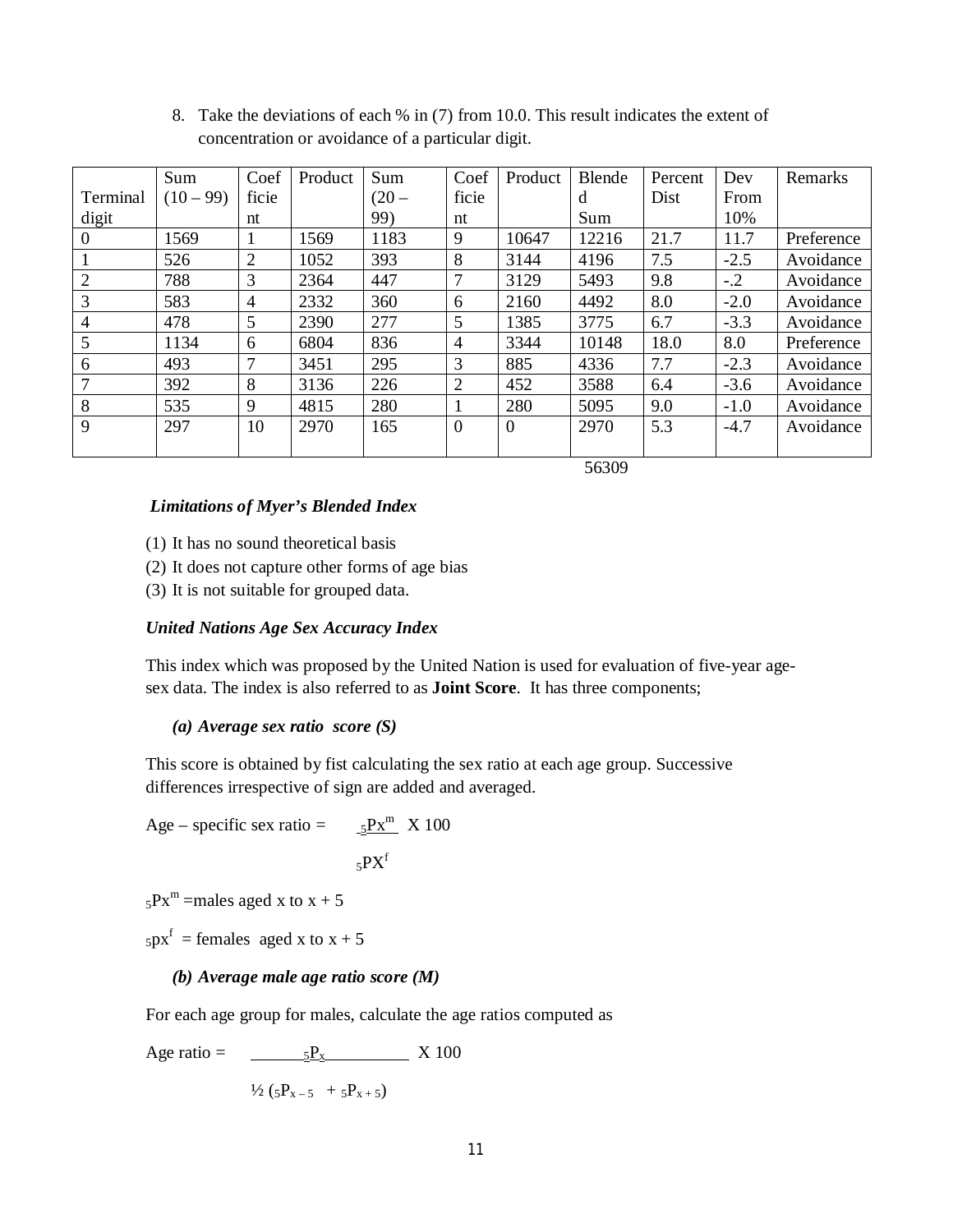The deviations from unity irrespective of sign are added and averaged (M).

#### *(c) Average female age ratio score (F)*

For each age group for females, the age ratios are calculated using the same formulae as for males. The deviations from unity irrespective of sign are added and averaged (F).

The index is then computed as:  $UNAI = 3(S) + M + F$ .

The reported age-sex data for a given population is presumed to be **accurate** if the agesex accuracy index is between **0 and 19.9, inaccurate** if the index is between **20 and 39.9**, and **highly inaccurate** if the index is **above 40**.

#### *Example*

Use the United Nation age-sex accuracy index to assess the age – sex reporting of the data shown in the table below-

| Age     | Male       | Female     | Sex   | First        | Male  | Dev                      | Female                   | Dev                      |
|---------|------------|------------|-------|--------------|-------|--------------------------|--------------------------|--------------------------|
| Group   | Population | Population | Ratio | Difference   | Age   | from                     | Age                      | from                     |
|         |            |            |       |              | Ratio | 100                      | Ratio                    | 100                      |
| $0 - 4$ | 2376       | 2350       | 101.1 | 5            |       | $\overline{\phantom{a}}$ | $\overline{\phantom{a}}$ | $\overline{\phantom{0}}$ |
| $5-9$   | 1983       | 1972       | 100.6 | $-.3$        | 99.1  | $-0.9$                   | 99.5                     | $-.5$                    |
| $10-14$ | 1628       | 1614       | 100.9 | $-.1$        | 99.9  | $-.1$                    | 99.7                     | $-.3$                    |
| $15-19$ | 1277       | 1265       | 101.0 | $-.1$        | 97.3  | $-2.7$                   | 97.3                     | $-2.7$                   |
| 20-24   | 997        | 986        | 101.1 | $-2.5$       | 95.7  | $-4.3$                   | 96.5                     | $-3.5$                   |
| $25-29$ | 807        | 779        | 103.6 | $\mathbf{1}$ | 97.4  | $-2.6$                   | 95.6                     | $-4.4$                   |
| 30-34   | 661        | 644        | 102.6 | $-.8$        | 97.4  | $-2.6$                   | 98.2                     | $-1.8$                   |
| 35-39   | 551        | 533        | 103.4 | $-.8$        | 95.4  | $-4.6$                   | 104.3                    | 4.3                      |
| 40-44   | 394        | 378        | 104.2 | 8.2          | 96.3  | $-3.7$                   | 93.2                     | $-6.8$                   |
| 45-49   | 267        | 278        | 96.0  | 10.9         | 90.8  | $-9.2$                   | 91.8                     | $-8.2$                   |
| 50-54   | 194        | 228        | 85.1  | 4.6          | 90.7  | $-9.3$                   | 95.4                     | $-4.6$                   |
| 55-59   | 161        | 200        | 80.5  | $-2.9$       | 97.6  | $-2.4$                   | 102.3                    | 2.3                      |
| 60-64   | 136        | 163        | 83.4  | $-.3$        | 103.0 | $\overline{3}$           | 100.9                    | 0.9                      |
| 65-69   | 103        | 123        | 83.7  | $-11.2$      | 97.6  | $-2.4$                   | 101.7                    | 1.7                      |
| 70-74   | 75         | 79         | 94.9  | $-10.2$      | 90.9  | $-9.1$                   | 86.8                     | 13.2                     |
| 75-79   | 62         | 59         | 105.1 |              |       |                          | $\overline{\phantom{0}}$ |                          |
|         |            |            |       | 54.4         |       | 56.9                     |                          | 55.2                     |
|         |            |            |       | $S = 3.63$   |       | $M=4.06$                 |                          | $F = 3.94$               |

 $UNAI = 3(S) + M + F$ 

 $=3$  (3.63) + 4.06 + 3.94

 $= 10.89 + 4.06 + 3.94$ 

 $= 18.89$ 

Comment : Age – sex reporting is accurate.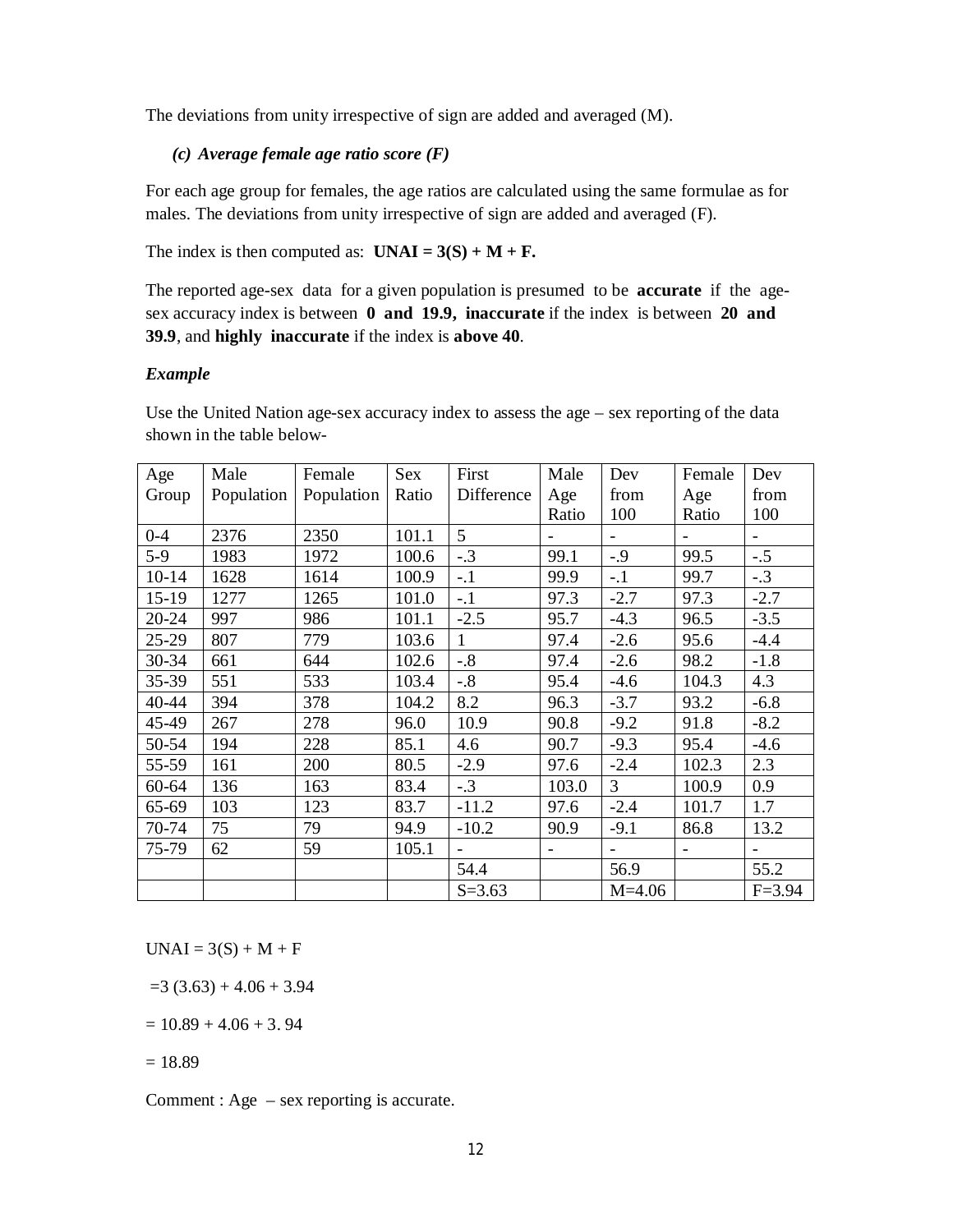## **VITAL RATES AND RATIOS**

Demography is an interdisciplinary subject which is strongly embedded in sociology, geography, economics, ecology, biology, statistics and genetics. Therefore, in demographic analysis, extensive use is made of several concepts. Of particular importance are the mathematical concepts of ratios and rates. These concepts are very useful in demographic analysis; however, caution is needed in their interpretation.

## *VITAL RATIOS*

A ratio is a general term given to any numerator - denominator relationship between two numbers. Prominent ratios in demographic analysis are.

### *(1) Sex ratio*

Sex ratio is the ratio of males to females in a given population, usually expressed as number of males for every 100 females i.e.

 $SR = No$  of males x 100

No of females

*Sex ratio is affected by* 

- (a) sex ratio at birth (always more than 100 with a range from 102 105).
- (b) differential patterns of mortality for males and females
- (c) differential patterns of migration for males and females in population.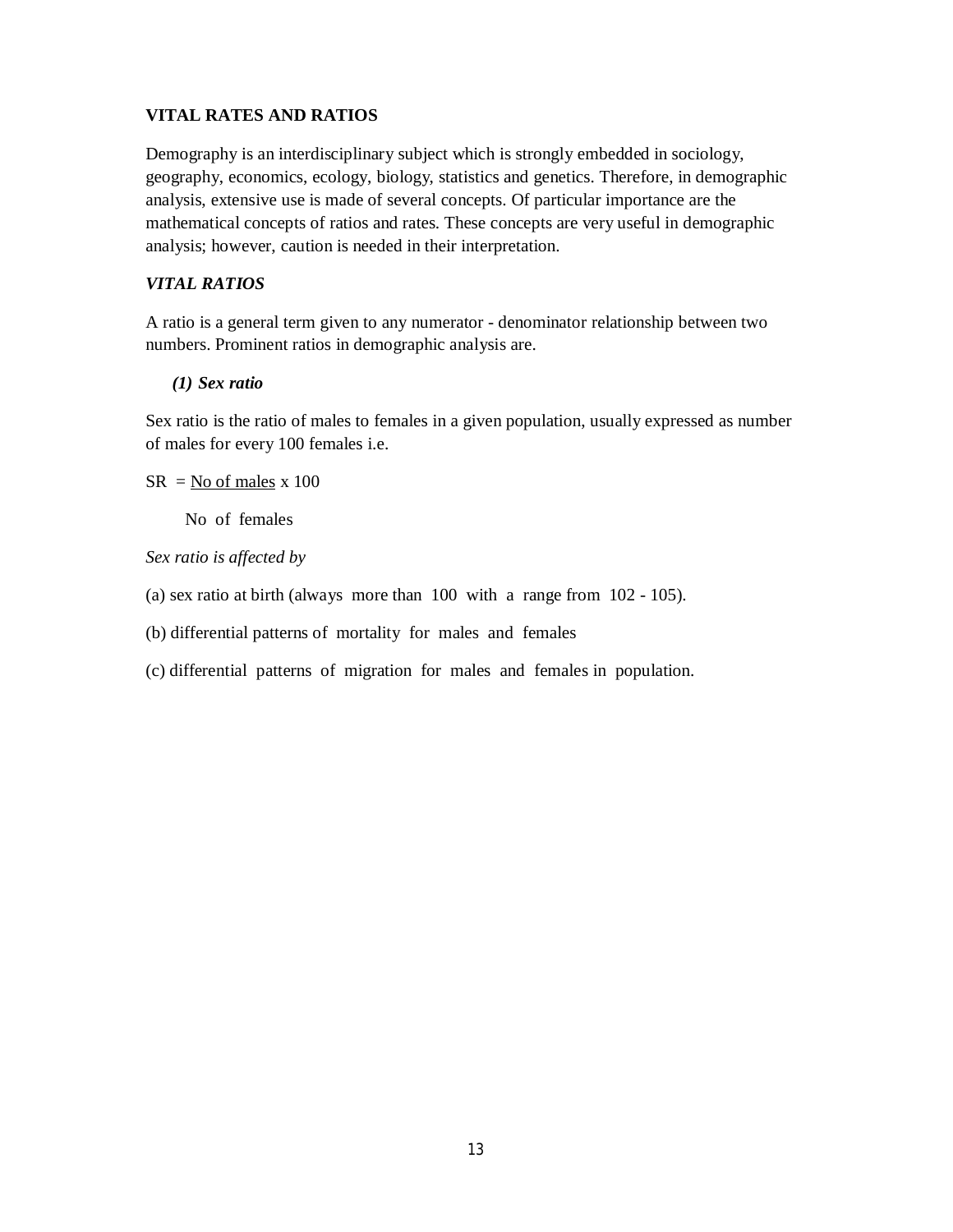| Age group | Males  | Females | <b>SR</b> |
|-----------|--------|---------|-----------|
| $0 - 4$   | 2376   | 2350    | 101       |
| $5-9$     | 1983   | 1972    | 101       |
| $10 - 14$ | 1628   | 1614    | 101       |
| 15-19     | 1277   | 1265    | 101       |
| 20-24     | 997    | 980     | 102       |
| 25-29     | 807    | 779     | 104       |
| 30-34     | 661    | 644     | 103       |
| 35-39     | 551    | 533     | 103       |
| 40-44     | 394    | 378     | 104       |
| 45-49     | 267    | 278     | 96        |
| 50-54     | 194    | 228     | 85        |
| 55-59     | 161    | 200     | 81        |
| 60-64     | 136    | 163     | 83        |
| 65-69     | 103    | 123     | 84        |
| 70-74     | 75     | 79      | 95        |
| 75-79     | 62     | 59      | 106       |
| total     | 11,671 | 11,646  | 100       |

Sex ratio for Uganda 2000 population.

#### *2. Age Dependency Ratio*

This is the ratio of persons in the 'dependent ages' (under  $15$  and  $65+$ ) to those in the 'economically productive' ages i.e.

 $P_{0-14}$ + P65 x 100

 $P_{15-64}$ 

The age dependency ratio indicates the relative predominance of person in the 'dependent' ages in relation those in the productive ages.

## *3*. *Child Woman Ratio*

The child woman ratio is a fertility measure computed or based on census data. It is defined as the number of children under age 5 per 1000 women of child bearing age in a given year.

 $CWR = No$  of children under  $5yrs \times 1000$ 

No of women ages 15 - 49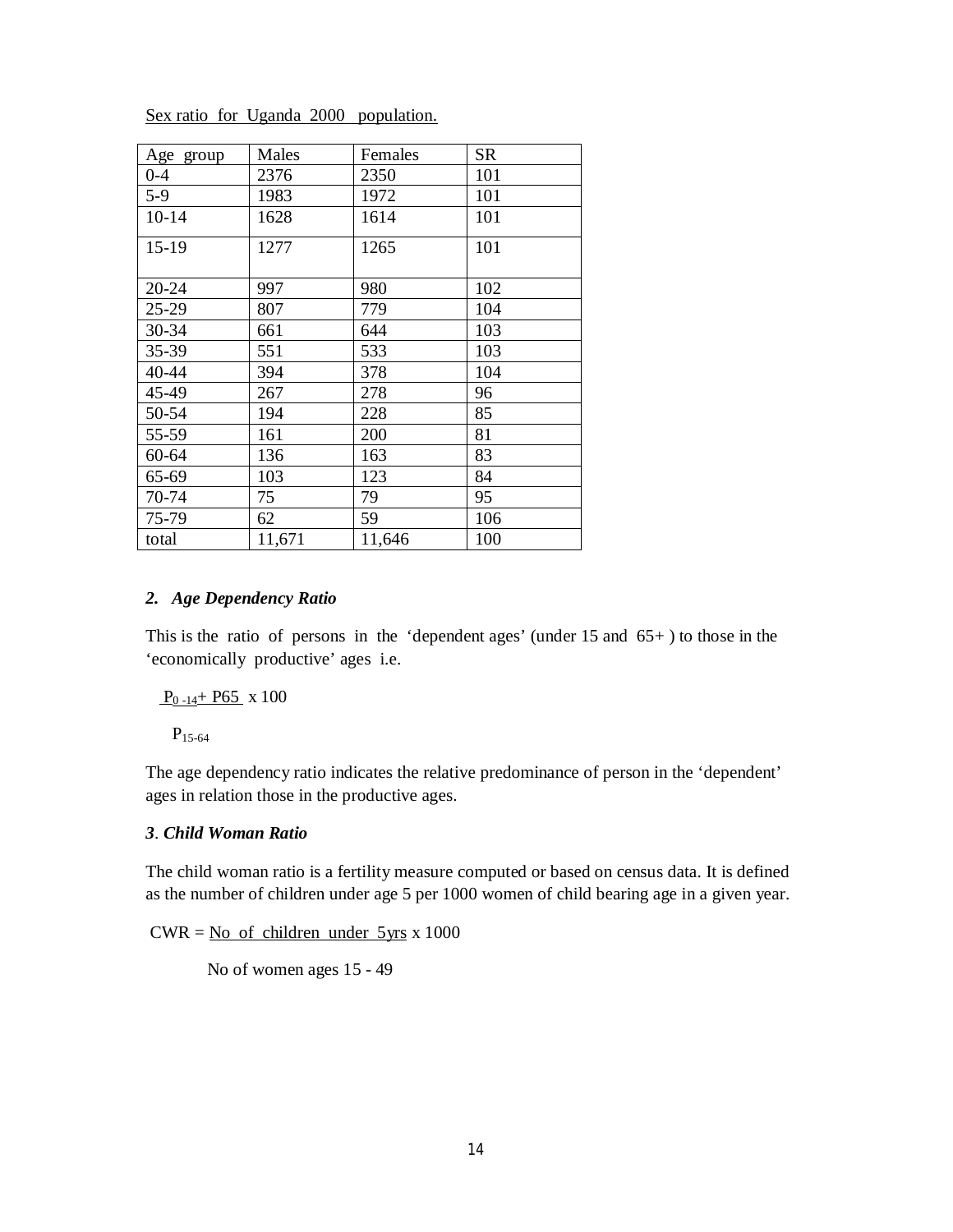## *4. Maternal Mortality Ratio*

Maternal death is death of a woman while pregnant or within 42 days of termination of pregnancy, irrespective of the duration or site of the pregnancy from any cause related to,or aggravated by the pregnancy or its management, but, not from accidental causes.

Maternal mortality ratio is the number of women who die as a result of complications of pregnancy or child bearing in a given year per 100,000 live births in that year i.e.

|   | Region live births | Deaths due to causes |                                  |    |       |  |  |  |
|---|--------------------|----------------------|----------------------------------|----|-------|--|--|--|
|   |                    |                      | abortion lack of ANC lack of Eoc |    | - MMR |  |  |  |
| A | 56403              | 67                   | 32                               | 10 | 193   |  |  |  |
| B | 97166              | 81                   | 14                               | 6  | 104   |  |  |  |
| C | 93415              | 72                   | 18                               | 10 |       |  |  |  |

#### *Why measure maternal mortality?*

- 1. To establish levels and trends of maternal mortality.
- 2. To identify characteristics and determinants of maternal deaths
- 3. To monitor and evaluate effectiveness of activities designed to reduce maternal mortality
- 4. To monitor progress towards MDG 5.

#### *Factors contributing to high maternal mortality in developing countries*

- 1. Pregnancies in the youngest and oldest ages of the reproductive period
- 2. Maternal depletion through pregnancies that are too closely spaced
- 3. High parity births
- 4. Lack of access to adequate health services
- 5. Lack of skilled birth attendants
- 6. Inadequate nutrition in childhood and adolescence
- 7. Complications from poorly performed abortion

## **VITAL RATES**

Rates are special case of ratios. They measure the likelihood of the occurrence of a phenomenon within a given population, defined by the spatial and temporal characteristics. In demographic analysis, there are crude rates and specific rates

*Crude rates* are obtained by relating the number of events of a specified type occurring within an interval usually one year, to the size of the population within which the events occurs e.g. CBR & CDR.

*Specific rates* are obtained on the basis of events occurring in or to particular sub populations' e.g. ASFR and ASFR.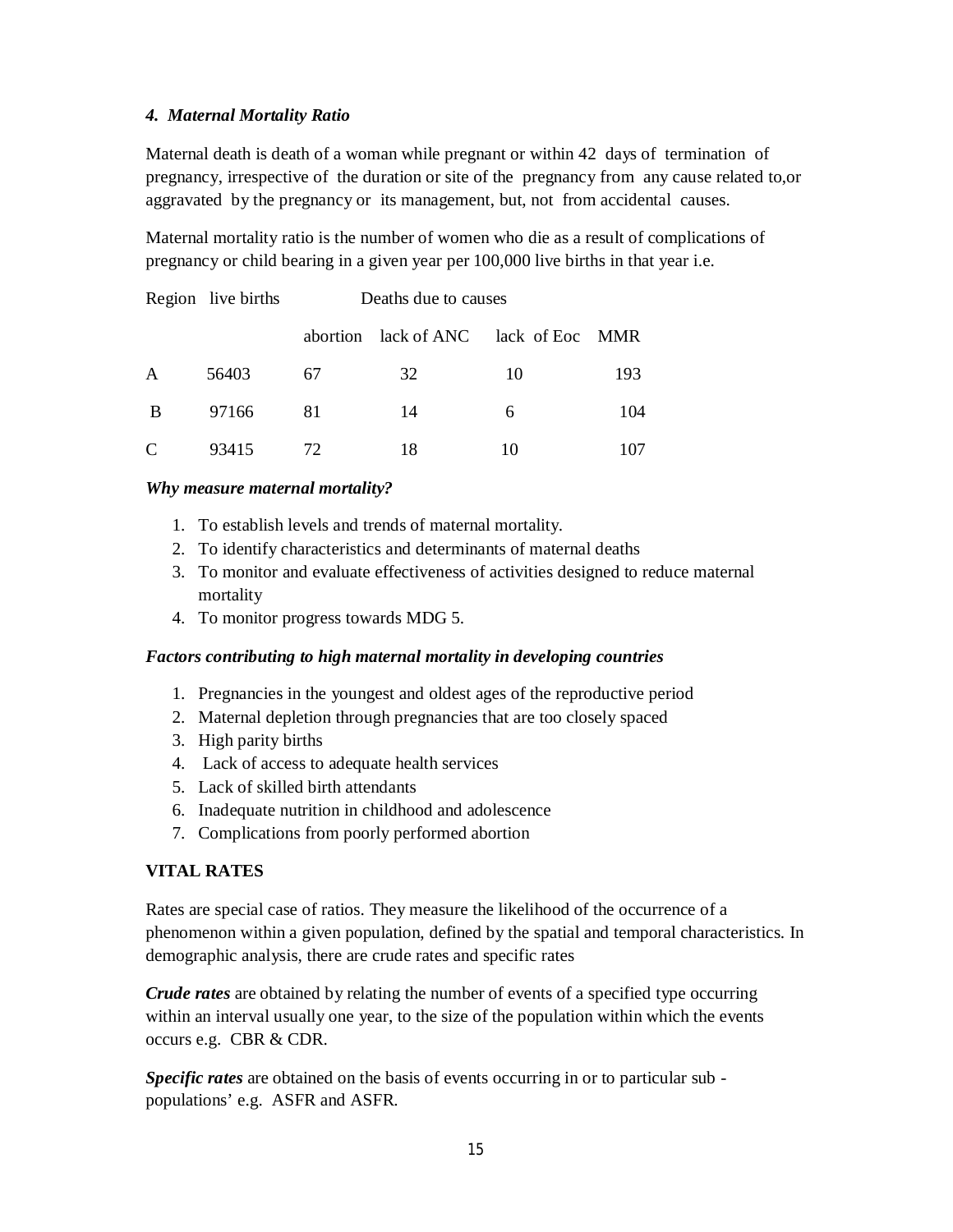## *(1) Crude Birth Rates (CBR)*

Number of live births per 1000 population in a given year i.e.

$$
CBR = \underline{B} \times 1000
$$

P

# *Limitations*

(a) Only a crude estimate of fertility, all the population included in the denominator is not 'exposed' to the risk of pregnancy.

(b) Not good for comparing fertility across populations, as variations in age distribution of the populations being compared will affect the birth rate.

## *(2) General Fertility Rate (GFR)*

Number of live births per 1000 women aged 15-49 in a given year i.e.

 $GFR = \underline{Births}$  x 1000

 $\mathbf{P}^\mathrm{f}$  15 - 49

The GFR is a more refined measure than CBR to compare fertility across populations.

## *(3) Age Specific Fertility Rate (ASFR)*

Number of births per year per 1000 women of a specific age group i.e.

 $ASFR = Ba \times 1000$ 

 $P_a^f$ 

Useful for

- (a) Comparisons in fertility behaviour at different ages.
- (b) For comparison of fertility at different ages over time.
- (c) for comparison of fertility across countries/populations.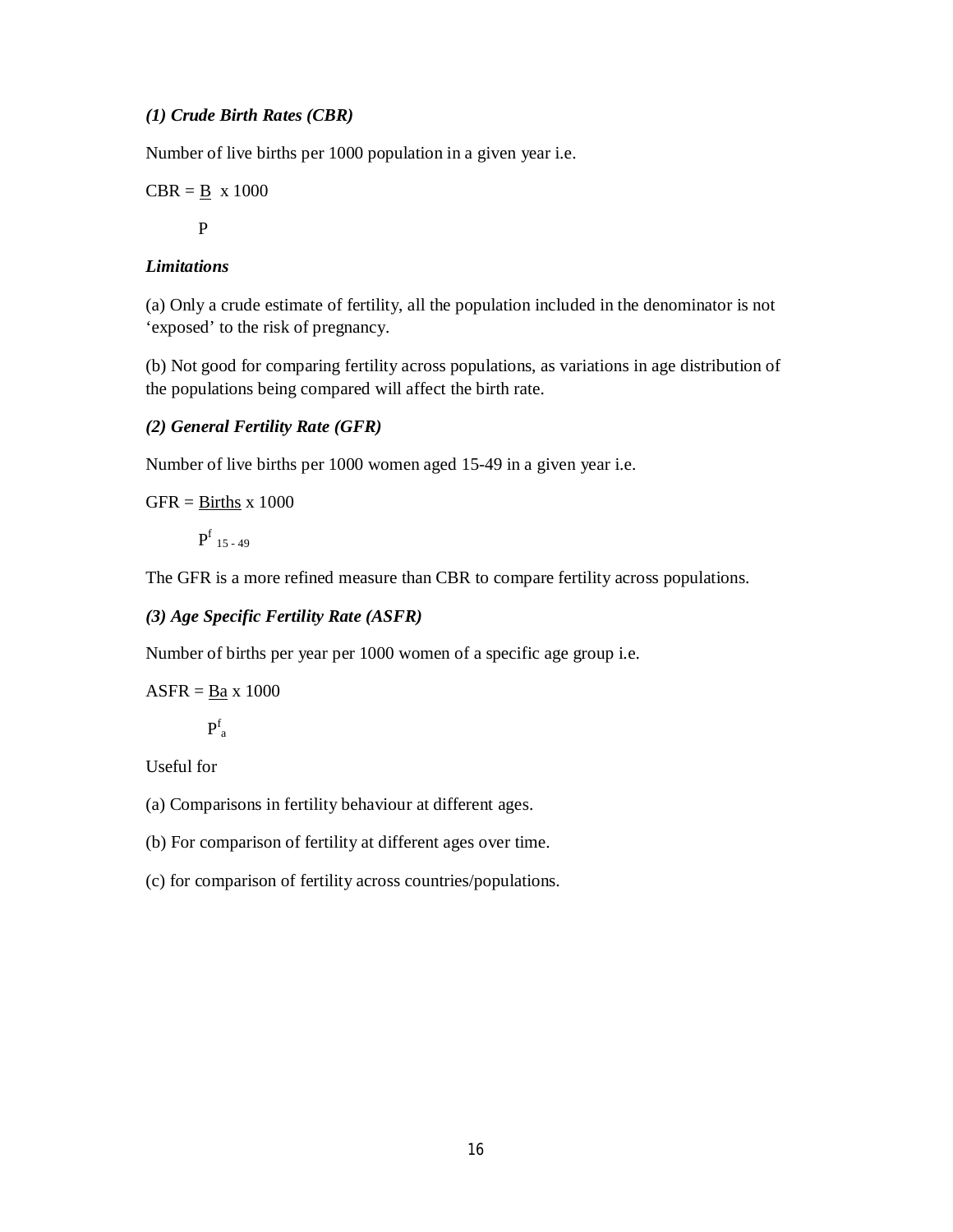#### *Example*

| Age       | popn of female | live births | <b>ASFR</b> |
|-----------|----------------|-------------|-------------|
| $15-19$   | 1611090        | 463631      | 288         |
| $20 - 24$ | 1558276        | 427298      | 274         |
| 25-29     | 1425242        | 412878      | 290         |
| 30-34     | 1381174        | 380778      | 276         |
| 35-39     | 1632695        | 308671      | 189         |
| $40 - 44$ | 1581373        | 281161      | 178         |
| 45-49     | 140055         | 239701      | 171         |
|           | 10590405       | 2514118     | 1666        |

GFR =  $2514118 \times 1000$ 

10590405

 $= 237$  per 1000 women

## *(4) Total Fertility Rate (TFR)*

The average number of children that would be born to a woman by the time she ended childbearing if she were to pass through all her childbearing years conforming to the agespecific fertility rates of a given year.

TFR =5  $x \sum$  ASFR per woman

 $= 5[1666/1000]$ 

 $= 5 \times 1.666$ 

 $= 8$  Per woman

The TFR is the best single measure to compare fertility across populations.

#### *(5) Gross Reproduction Rate (GRR)*

The GRR is the average number of daughters that would be born to a woman during her lifetime if she passed through her child-bearing years conforming to the age-specific fertility rates of a given year.

The GRR is exactly like TFR, except that it counts only daughters and literally measures 'reproduction' - a woman reproducing herself in the next generation by having a daughter.

 $GRR = TFR \times [proportion of female births to total births].$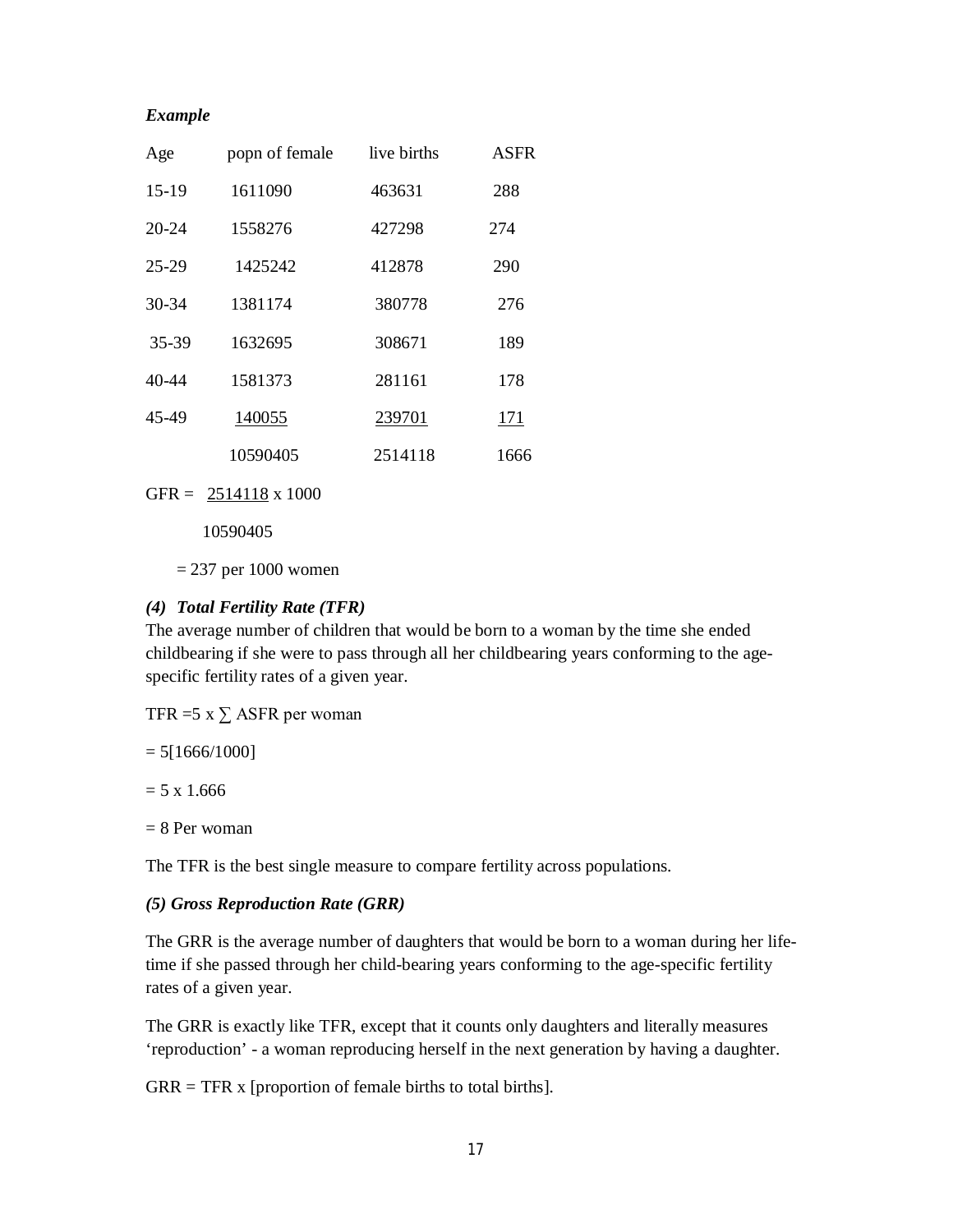## *Example*

| Age       | Female | Female | Total |             |
|-----------|--------|--------|-------|-------------|
| Group     | Popn   | birth  | birth | <b>ASFR</b> |
| $15-19$   | 79865  | 4293   | 8813  | 110.3       |
| $20 - 24$ | 63315  | 8582   | 17620 | 278.3       |
| $25 - 29$ | 51860  | 7104   | 14585 | 281.2       |
| $30 - 34$ | 44440  | 4986   | 10235 | 230.3       |
| 35-39     | 38795  | 3686   | 7569  | 195.1       |
| $40 - 44$ | 32250  | 1344   | 2760  | 85.6        |
| 45-49     | 26720  | 186    | 381   | 14.3        |
|           |        | 30181  | 61963 | 1195.1      |

TFR = 5 X 1.1951

= 6 per woman

 $GRR = 6 \times \frac{30181}{1000}$ 

61963

= 3 daughters

*(6) Crude Death Rate (CDR)*

The CDR is the number of deaths in a given year per 1000 mid - year population i.e.

 $CDR = D x 1000$ 

P

*(7) Age Specific Death Rate (ASDR)*

The ASDR is the number or deaths per year in a specific age (group) per 1000 persons in the age group.

 $ASDR = \underline{D}_a$  x 1000

Pa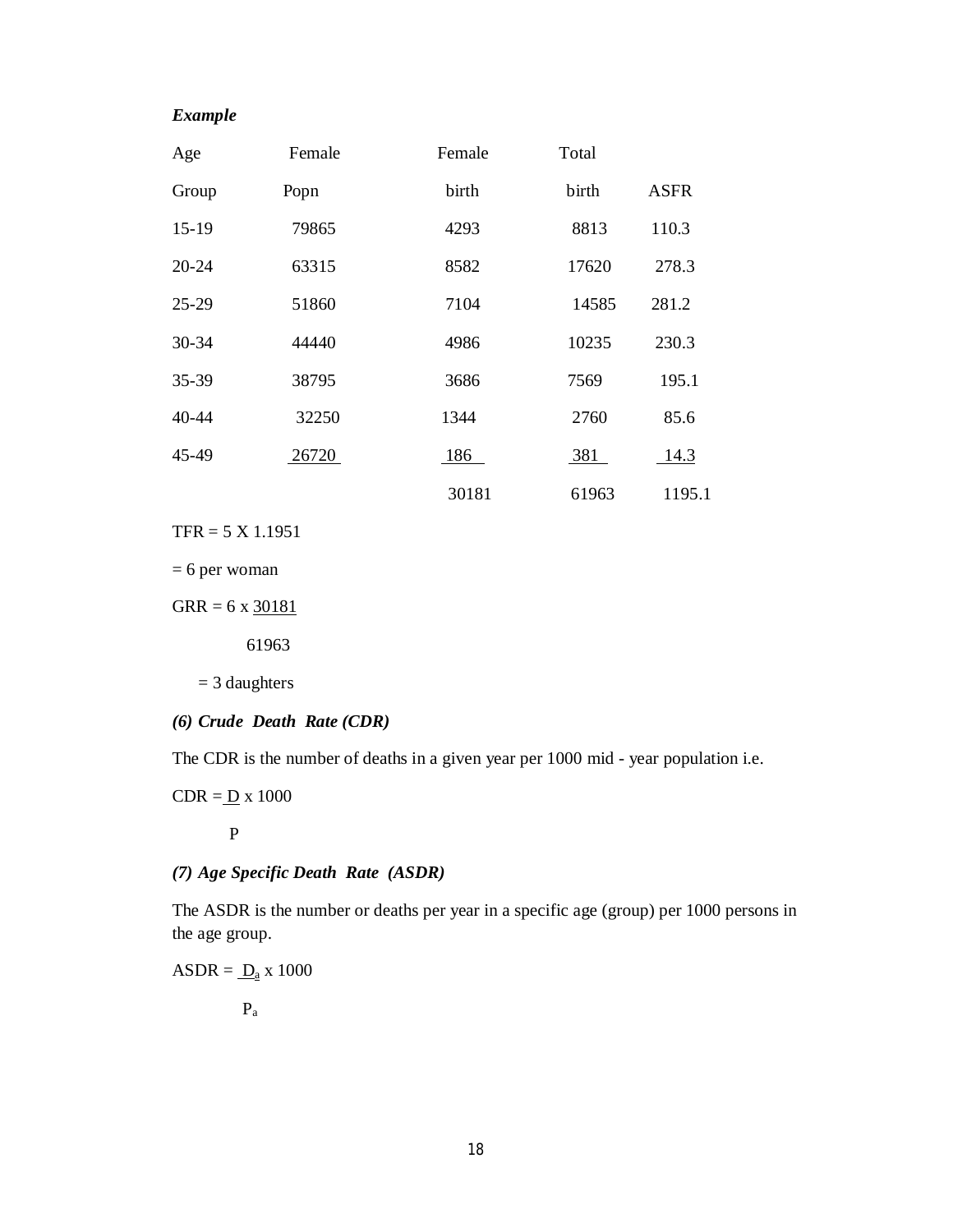#### *Why ASDRS?*

(a) can compare mortality at different ages.

(b) can compare mortality in the same age groups over time and /or between countries and areas.

(c) can be used to calculate life tables to create an age-independent measure of mortality /life expectancy.

#### *(8) Cause Specific Death Rates (CSDR)*

The CSDR is the number of deaths attributable to a particular cause (C) divided by population at risk, usually expressed in deaths per 100,000.

Deaths by causes

i.e.  $CSDR = \underline{Dc} x 100,000$ 

P

## *Example*

|                | Population |         |                 |                 |
|----------------|------------|---------|-----------------|-----------------|
| Community      | at risk    | TB      | Malaria         | <b>Diabetes</b> |
| $\mathbf{A}$   | 304848     | 278     | 252             | 188             |
| B              | 211075     | 170     | 170             | 154             |
| $\mathsf{C}$   | 416418     | 193     | 180             | 228             |
| <b>CSDR</b>    | TB         | Malaria | <b>Diabetes</b> |                 |
| $\overline{A}$ | 91.2       | 82.7    | 61.7            |                 |
| B              | 80.6       | 81.0    | 73.0            |                 |
| $\mathcal{C}$  | 46.4       | 43.2    | 54.7            |                 |

#### *(9) Infant Mortality Rate (IMR)*

The IMR is the number of deaths of infants under age 1 per year per 1000 live births in the same year, i.e.

 $IMR = \underline{D_{infants}}$  x 1000

Total live births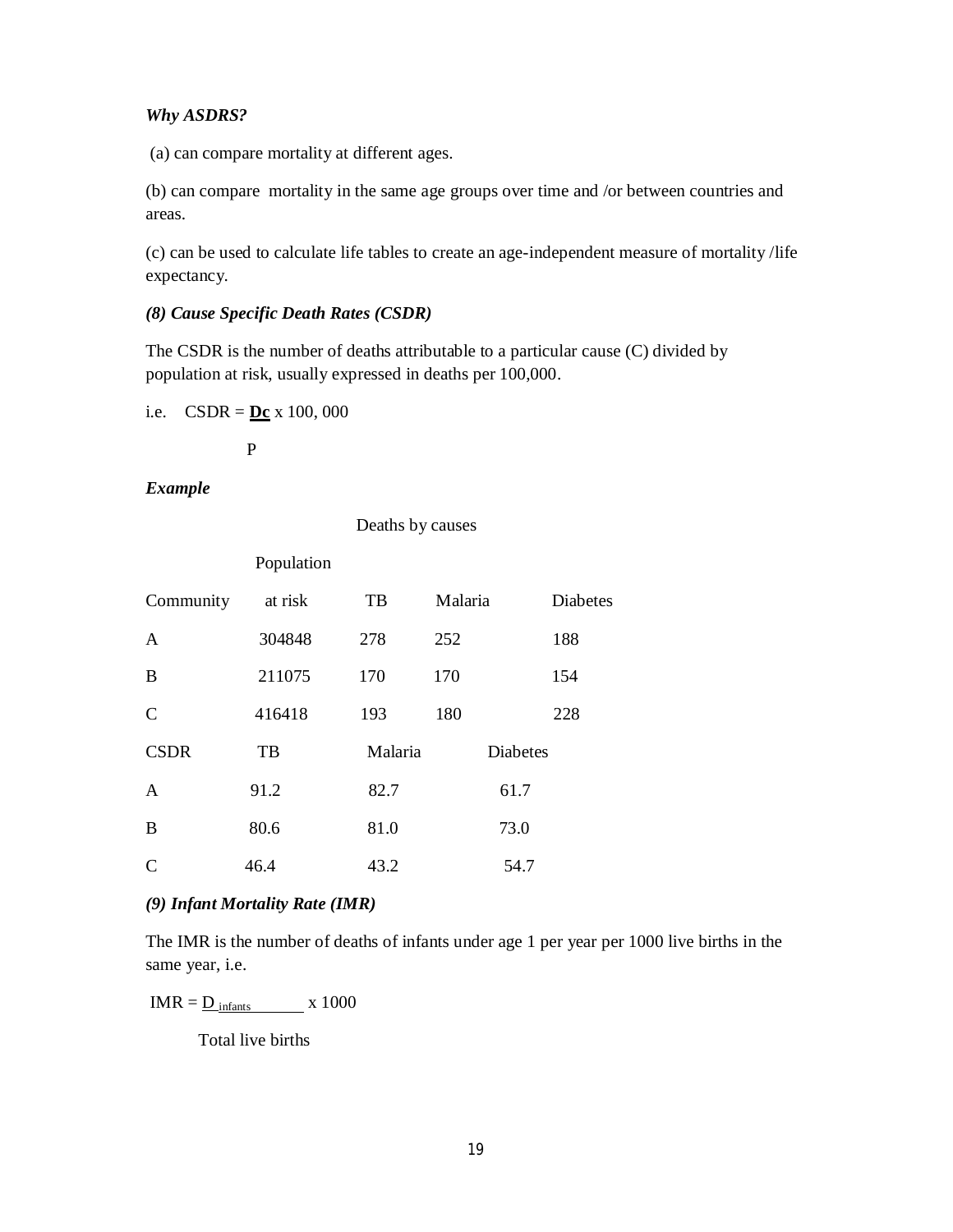## *Why IMR?*

(a) The IMR is a good indicator of the overall health status of a population.

(b) It is a major determinant of life expectancy at birth.

(c) The IMR is sensitive to levels and changes in socio economic conditions of a population.

The IMR can be divided into -

*Neo Natal Mortality Rate* – which is defined as the number of deaths of infants under 4 weeks or under 1 month of age during a year per 1000 live births during the year i.e.

*Post Neo Natal Mortality Rate* – which is defined as the number of infant deaths at 4 through 51 weeks of age or 1 through 11 months of age during the year, i.e.

## *(10) Maternal Mortality Rate (MMR)*

The MMR is the number of women who dies as a result of complications of pregnancy or child bearing in a given year per 100, 000 woman of childbearing age in the population.

 $MMR =$  No of Maternal deaths x 1000, 000

No of women age 15-49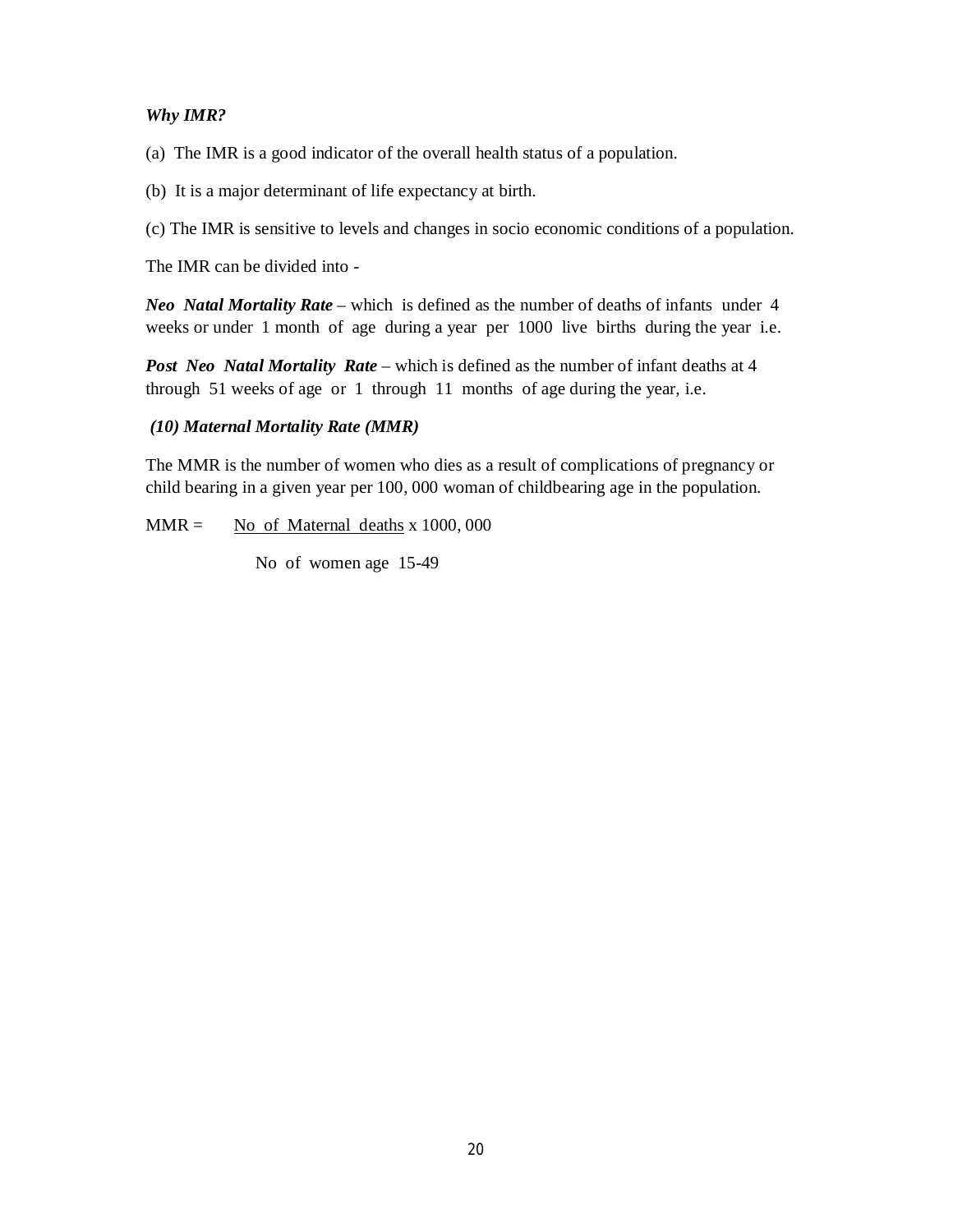## **TECHNIQUES OF POPULATION PROJECTION**

Population projection is an exercise at calculating the future values of a population. To arrive at the future values, it may be necessary to use several techniques and inter relationships in arriving at projections. The reliability of the projected values will depend upon the validity of the assumptions regarding the future trajectory of a population as well as of the vital rates (fertility, mortality and migration) that would determine its growth and change. It also depends on the accuracy with which these assumptions are translated into quantitative terms.

When projections refers to an indication as to the most likely population at a given date, they are described as 'forecast' where as projections could lead to unlikely future values of the population, forecasts are expected to produce very likely future values . Thus, all forecasts are projections but not all projections are forecasts. Usually, exercises in projections are not attempted for periods less than 15 or 25 years.

Population projections are essentially concerned with future growth. They may be obtained or prepared for:

- a. Total population of the country
- b. Principal geographical sub divisions or specific localities within them.
- c. Different types of place of residence e.g. rural-urban.
- d. Other socio economic sub groups of the population e.g. economically active population.

The principal characteristics for which projections are needed are – total population, age-sex structure, fertility, mortality, migration and other demographic aggregates. Aside from population projections, other projections required for socio economic planning include:

a. educational characteristics e.g. school enrolment, educational attainment, e.tc.

b. economic characteristics e.g. economically active population, employment by occupation and industry, e.tc.

c. social aggregate like household, families, e. t c.

## *Uses of population projections*

1. Population projections constitute one of the essential inputs in developing long term and short-term national development plans.

2. Monitoring and evaluation of plans and plan implementation are better performed keeping in view the population for which they are meant e.g. plans to achieve Vision 20/2020 should be viewed vis – a - vis the target or projected population for the year 2020.

3. Population projections are also very important for marketing planning.

4. Population projections are particularly useful in demographic analysis.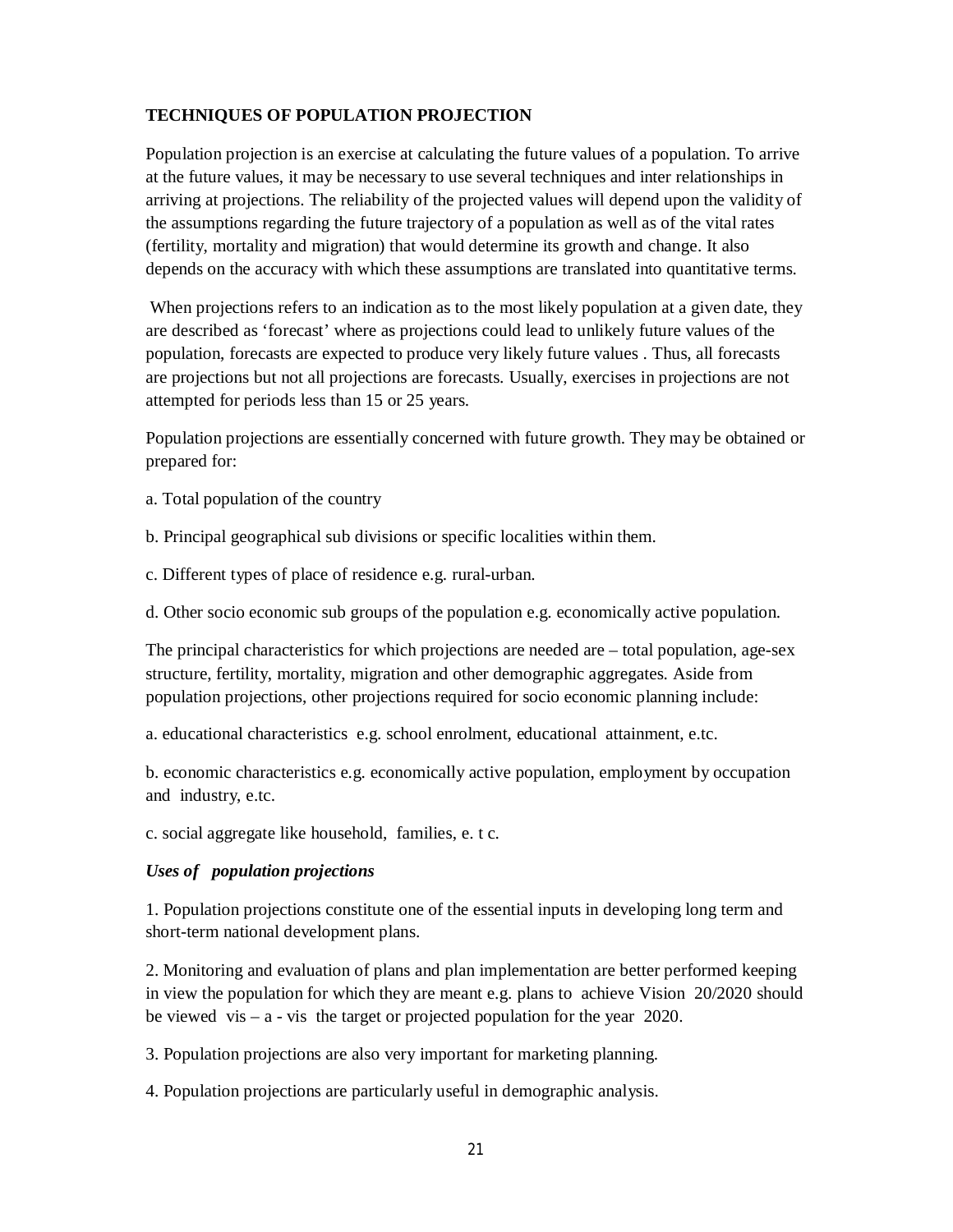5. Sectoral plans and programmes as well as sectoral allocation of funds depend on the availability of accurate and reliable population projections.

## *Techniques*

Population projection techniques refer to the various procedures for arriving at the future size and the age-sex composition of the population at specific points in time. The various methods of population projections could be broadly classified into;

- (a) Mathematical projections method
- (b) cohort- component method

The distinction between the two methods of population projections lies on the nature of assumptions made about the pattern of change in the different elements of population dynamics.

## *Mathematical methods*

The use of the mathematical methods involves application of a plausible mathematical equation to derive projections of the total population on the basis of total population data available from one or more censuses. The mathematical methods are:

- (a) Arithmetic growth
- (b) Geometric growth
- (c) Discrete time exponential growth
- (d) Continuous time exponential growth

# *Arithmetic growth model*

This method assumes that population growth is linear or follows an arithmetic progression i.e. that there is a constant amount of increase per unit of time.

Projection equation:  $P_t = P_o (1 + r t)$ , where

 $P_t$  = size of the population in year t

 $P<sub>o</sub>$  = size of the population in the base year

 $r =$  average annual rate of growth

 $t =$  length of the time interval, and

 $r = \underline{P_t - P_o}$ 

t.  $P_0$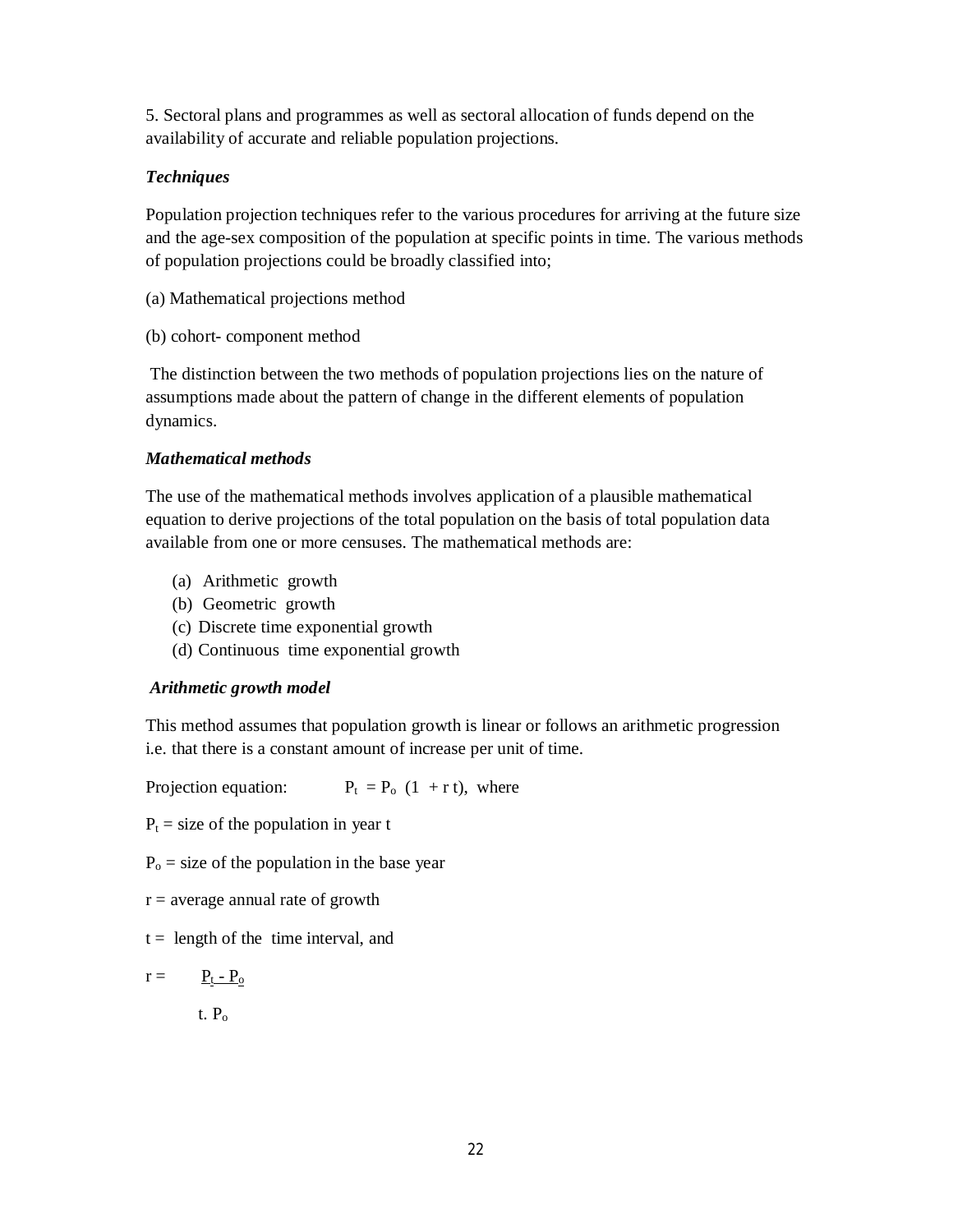#### *Example*

Nigeria

1963 1991

55670055 88514501

 $t = 1991 - 1963 = 28$ 

 $r = \frac{88514501 - 5567055}{r}$ 

28(55670055)

 $= 3284444600$ 

1558761540

- $= 0.211(2.11\%).$
- $2000 1991 = 9$

 $P_{2000} = 88514501 [1 + (.0211x 9)]$ 

 $= 88514501(1.1899)$ 

=105,323,405

#### *Geometric Growth Model*

Under this method, it is assumed that population growth follows a geometric progression i.e. The population in succeeding years increase or decreases at a constant proportion or percentage of the population in the previous year.

Projection equation:  $P_t = P_o(1 + r)^t$ , where

$$
r = \left(\frac{Pt}{\mu}\right)^{1/t} - 1) \ge 100
$$

 $P<sub>o</sub>$ 

#### *Example*

| <b>State</b> | 1963 census | 1991 census | r      | $P_{2005}$ |
|--------------|-------------|-------------|--------|------------|
| Anambra      | 3596618     | 5929198     | .01801 | 7,612452   |
| Bauchi       | 2431296     | 4294413     | .02053 | 5,707746   |
| Kaduna       | 1553302     | 3969252     | .03417 | 6,344652   |
| Lagos        | 1443568     | 5685781     | .05018 | 11,284505  |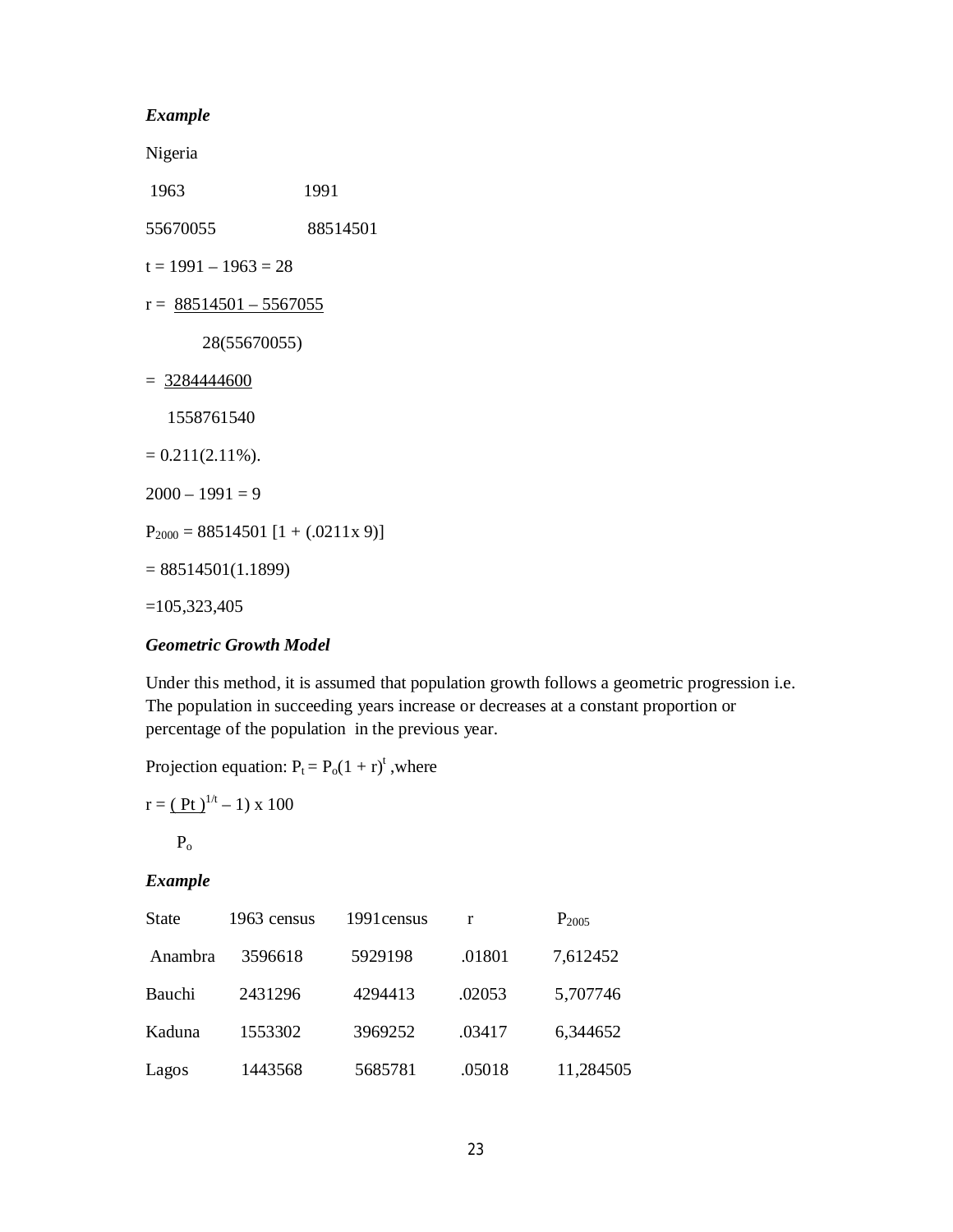```
i.e. Lagos = (5685781)^{1/28} - 1
```
1443568

 $= 0.05018$ 

## *Cohort- Component method*

The component method involves the separate projection of mortality, fertility and net migration. The method which used indicators of population change employed a variety of procedure. Some of them estimate total population directly, other estimate just net migration, and then combined with a separate estimate of a natural increase.

The indicators could be used to make projections of population by regression or ratio method. Usually, the method is applied by age-sex groups yielding direct projections of age-sex structure, total population can be derived from combination of projection from age-sex groups.

Explicit assumptions on fertility, mortality and migration are made; hence, one can get an insight into the ways population change.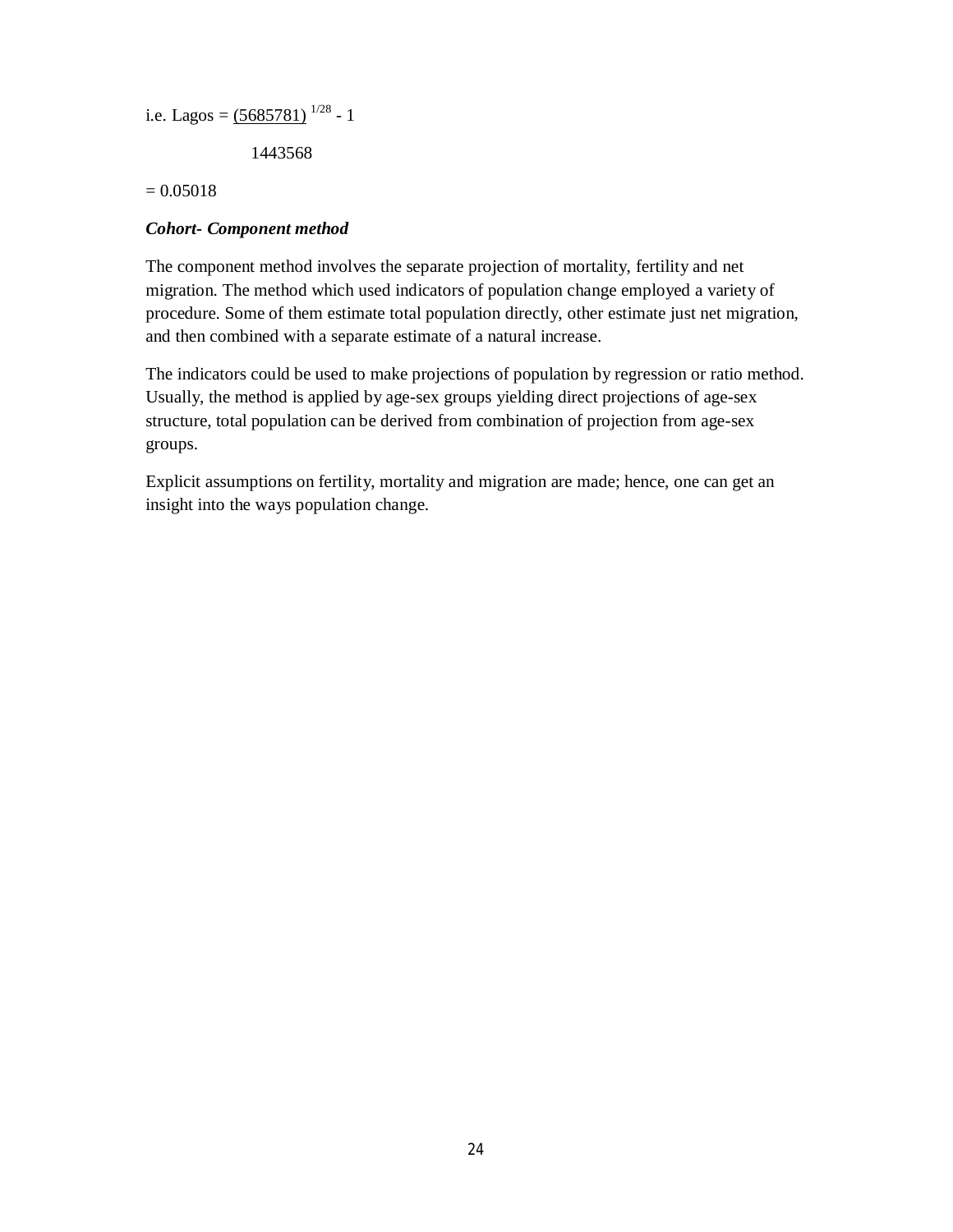## **MIGRATION AND POPULATION DISTRIBUTION**

## **Definitions**

*Migration* – geographic movement of people across a specified boundary for the purpose of establishing a new permanent or semi - permanent residence. Refugees and Internally Displaced Persons are not considered as migrants.

*Circular migration* - regular pattern of short term migration i.e. home to office/school

*International migration* - moves between countries

(a) Immigration - move into a new country

(b) Immigrant - an international migrant who enters the area from a place outside the country.

(c) Emigration - move out of home country

(d) Emigrant - an international migrant departing to another country by crossing the international boundary.

*Internal migration* - moves within a country.

- (a) In migration movement into a new political/geographically/administratively defined area within the same country.
- (b) In migration a person who moves into a new area within the same country.
- (c) Out migration movement out a geographically/administratively defined area within the same country.
- (d) Out migrant a person who moves out of an area within the same country.

*Net migration* - the net effect of immigration and emigration (or in - migration and outmigration) on an area's population increase or decrease.

## *Sources of Data*

- 1. Population censuses (birth place, residence at some earlier time, duration of residence).
- 2. Administrative data such as arrival and departure statistics and visa statistics
- 3. Special surveys such as population based surveys and survey of passengers
- 4. International organizations such as ILO, UNHCR, UN, EU, PRB, OECD, etc.

#### *Uses of Data on Internal Migration*

- 1. To ascertain the amount of migratory movement into and out of an area that has occurred over a specified period of time.
- 2. To ascertain the characteristics of the persons who have migrated.
- 3. Statistics on internal migration are needed for appraising the nature and magnitude of any problems involved in migratory movements.
- 4. For planning programmes intended to cope with problems arising from migratory movement.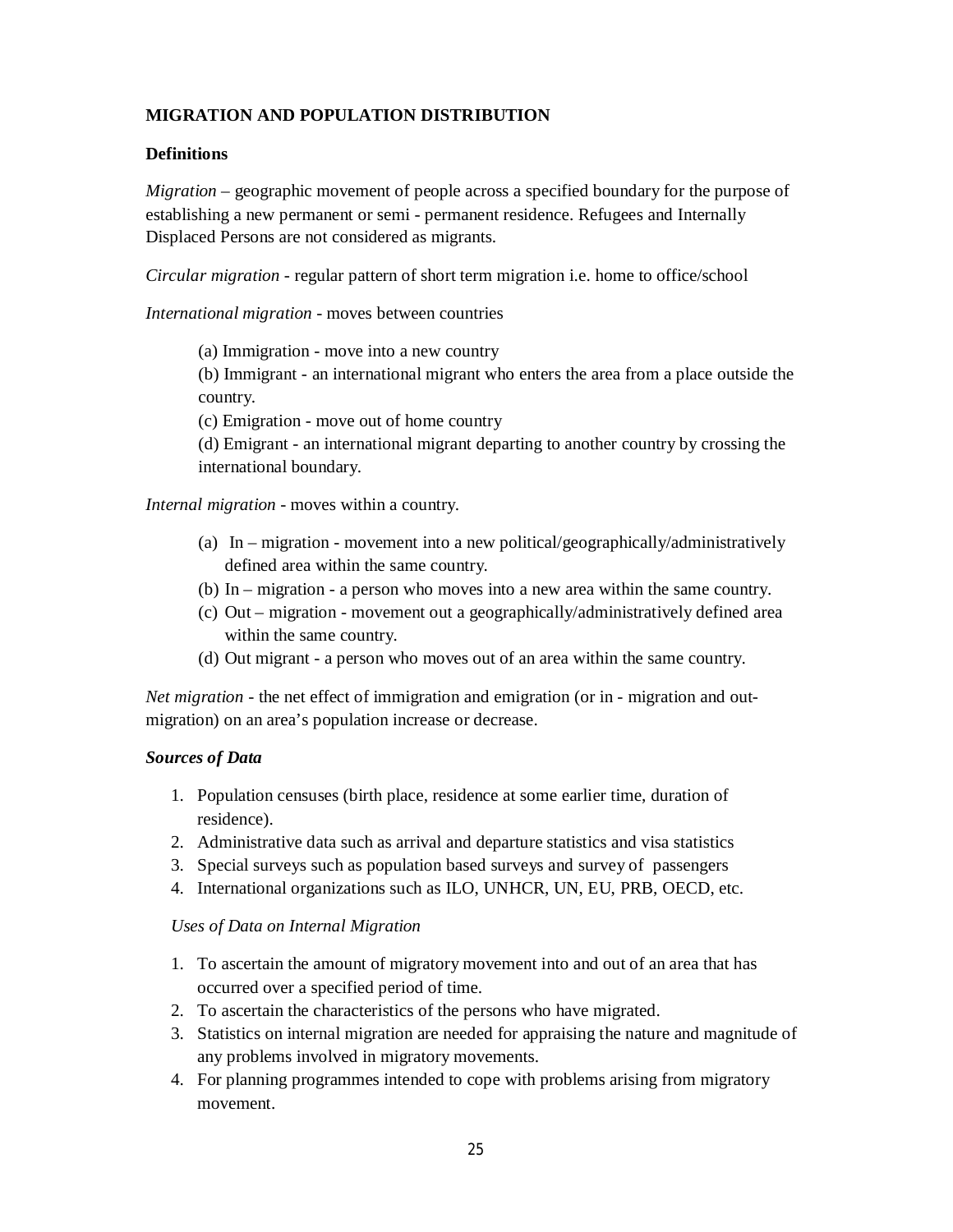5. Statistics on internal migration are also needed for the scientific basis of the nature and causes of migration and its consequences.

## *ESTIMATION OF INTERNAL MIGRATION*

Internal migrations in several countries are not usually recorded as they occur; hence actual migration rates are rarely calculated. However, on the basis of available statistics from censuses and surveys, estimates of basic migration measures are obtained. The basic measures include:

(a) Crude Immigration Rate

CIR = $I/P$  x 1000, where I = number of in-migrants

(b) Crude Out Migration Rate

COR= $O/p$  x1000, where  $O = out$  migrants

(c) Crude Gross Migration Rate

 $CGR = I + 0/p \times 1000$ 

Internal migration can be estimated using three key methods - namely,

- 1. Place of origin by place of Enumeration statistics
- 2. Demographic Balancing Equation
- 3. Cohort component method

## *PLACE OF ORIGIN BY PLACE OF ENUMERATION STATISTICS*

#### *Procedure*

(a) Data obtained from census and contains number of people enumerated in their place of

Origin as well as those enumerated elsewhere.

- (b) Numbers of immigrants and out migrants are obtained from the cross tabulation table
- (c) Total residence is used as the mid year population
- (d) Basic rates are computed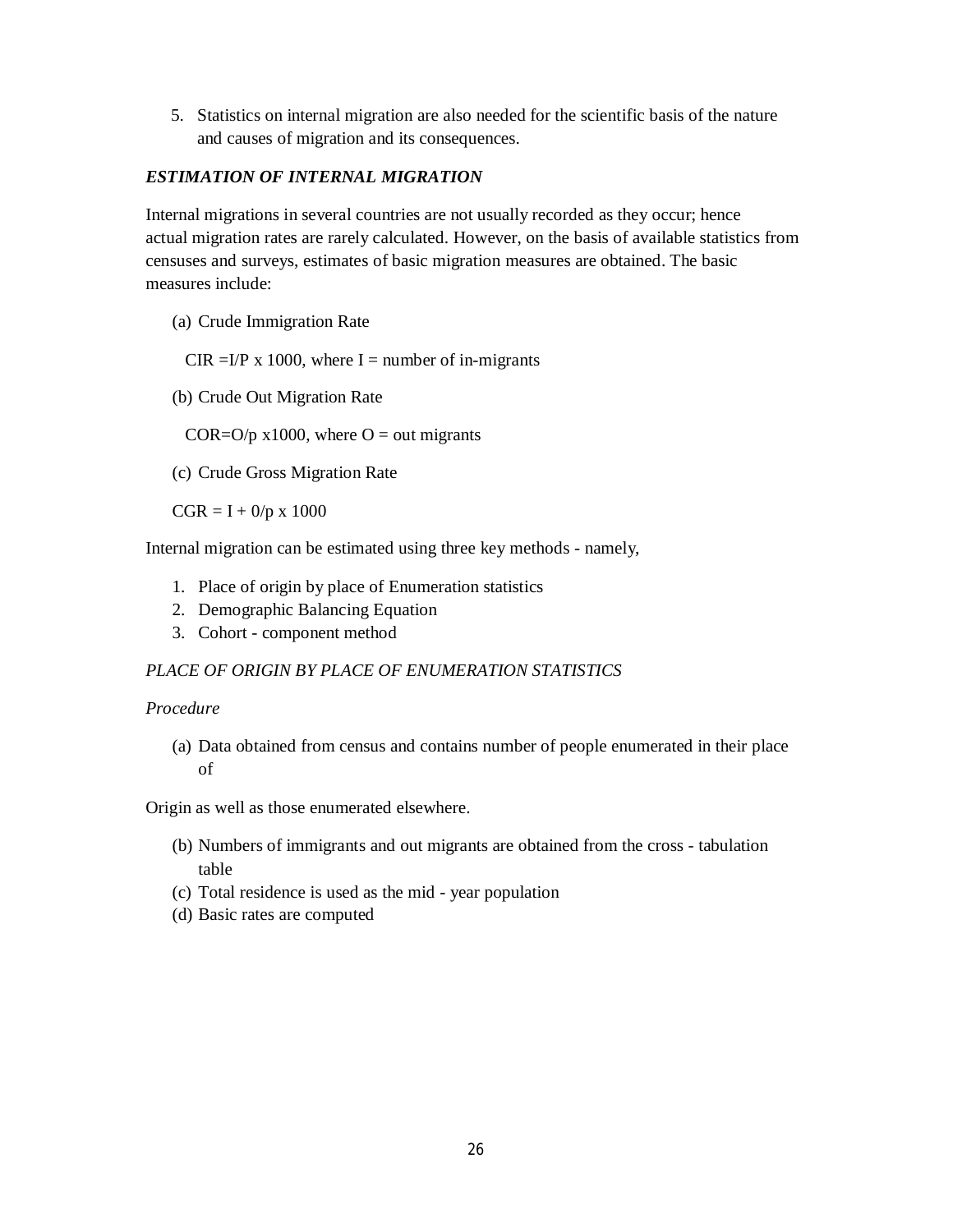| State of      | Adamawa | Bauchi | <b>B</b> orno | Jigawa | Kano   | Plateau | Taraba   | Yobe  |
|---------------|---------|--------|---------------|--------|--------|---------|----------|-------|
| Origin        |         |        |               |        |        |         |          |       |
| Adamawa       | 102281  | 3172   | 1515          | 317    | 1073   | 206     | 2489     | 582   |
| Bauchi        | 562     | 234420 | 351           | 1045   | 1521   | 1633    | 298      | 630   |
| <b>B</b> orno | 680     | 685    | 109810        | 929    | 977    | 98      | 50       | 2041  |
| Jigawa        |         | 90     | 6             | 168619 | 409    | 11      | $\Omega$ | 141   |
| Kano          | 188     | 435    | 403           | 3345   | 336535 | 226     | 22       | 169   |
| Plateau       | 430     | 3726   | 719           | 585    | 3036   | 133536  | 180      | 247   |
| Taraba        | 1217    | 842    | 84            | 107    | 153    | 638     | 41110    | 144   |
| Yobe          | 43      | 351    | 349           | 594    | 573    | 31      | 21       | 70278 |

# *Example:* Nigeria, 1991Census - Population classified by Home State and State of Enumeration State of Origin

|                                 | In - Migrants | Out-Migrants | Residence |  |
|---------------------------------|---------------|--------------|-----------|--|
| <b>State</b>                    | T             | $\Omega$     | P         |  |
| Adamawa                         | 9351          | 3121         | 111632    |  |
| Bauchi                          | 6040          | 9301         | 240460    |  |
| <b>Borno</b>                    | 5460          | 3427         | 115270    |  |
| Jigawa                          | 658           | 6922         | 169277    |  |
| Kano                            | 4788          | 7742         | 341323    |  |
| Plateau                         | 8923          | 2843         | 142459    |  |
| Taraba                          | 3185          | 3060         | 44295     |  |
| Yobe                            | 1962          | 3954         | 72240     |  |
| <b>MIGRATION RATES PER '000</b> |               |              |           |  |
| State                           | <b>CIR</b>    | COR          | CGR       |  |

| <b>State</b> | <b>CIR</b> | <b>COR</b> | <b>CGR</b> | <b>CNR</b> |
|--------------|------------|------------|------------|------------|
| Adamawa      | 83.8       | 28.0       | 111.7      | 55.8       |
| Bauchi       | 25.1       | 38.7       | 63.8       | $-13.6$    |
| <b>Borno</b> | 47.4       | 29.7       | 77.1       | 17.6       |
| Jigawa       | 3.9        | 40.9       | 44.8       | $-37.0$    |
| Kano         | 14.0       | 22.7       | 36.7       | $-8.6$     |
| Plateau      | 62.6       | 20.0       | 82.6       | 42.7       |
| Taraba       | 71.9       | 69.1       | 141.0      | 2.8        |
| Yobe         | 27.2       | 54.7       | 81.9       | $-27.6$    |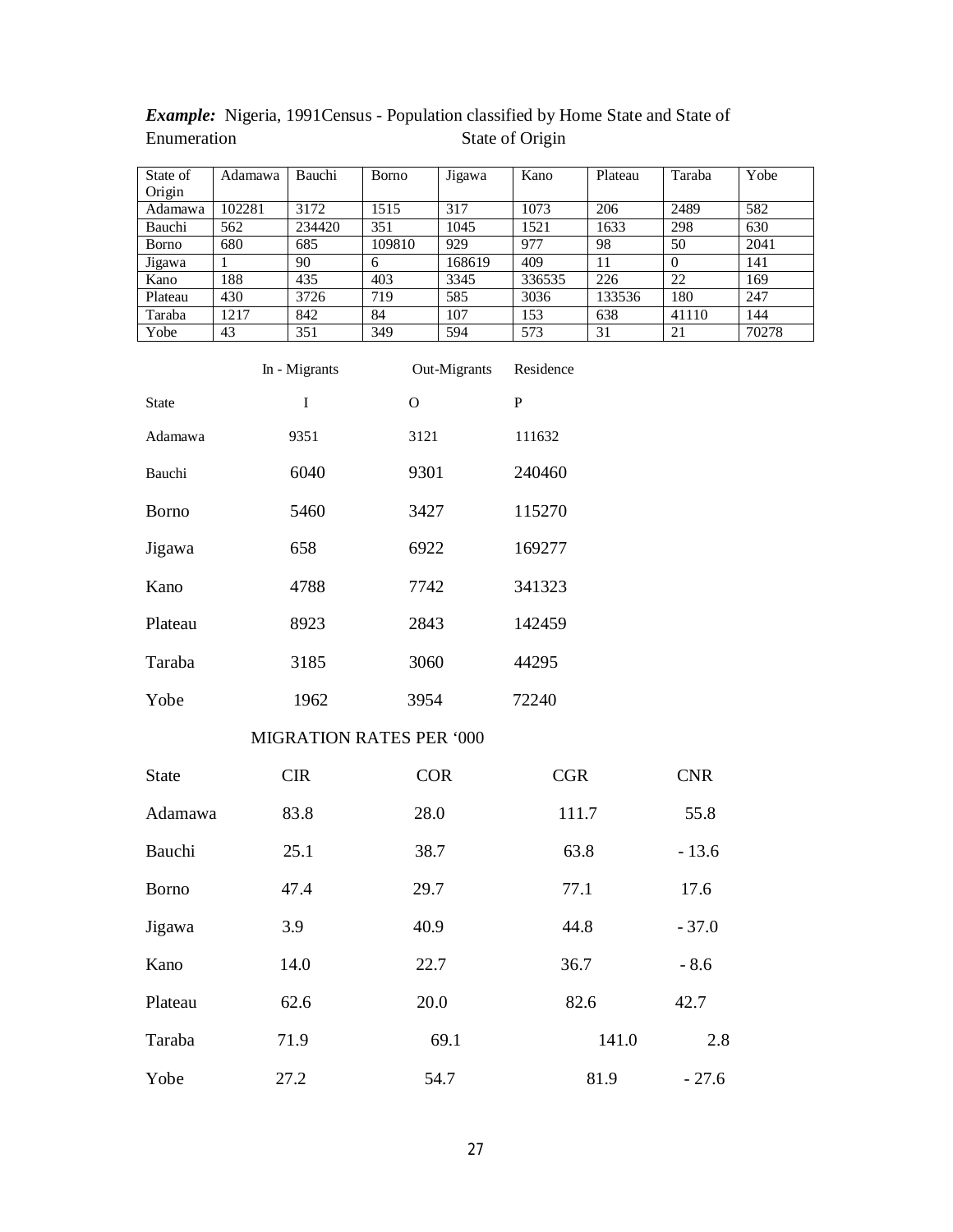# **THE LIFE TABLE**

The life table may be defined as the life history of a hypothetical cohort of people born in a certain period and subjected to gradual losses by mortality at each age, Life tables provides a description of the most prominent aspect of the state of human mortality. They can be specifically applied to the following aspects of population analysis:

- 1 The preparation of population projection and estimates
- 2 The study of reproduction, replacement, marriage, birth intervals and contraceptive use
- 3 In the summarisation of the age specific risks of death in a population by providing us with the chance of dying and survival as a function of age and in the comparison of these risks in different
- 4 In the analysis of data from developing countries, life table models or reference sets can be used for the graduation and defective data.

## *ASSUMPTIONS*

1 The cohort is "closed" against migration in or out. Hence, there are no changes in

Membership except the losses due to death

2. People die at each age according to a schedule that is fixed in advance and dues not

Change

- 3. At each age (excepting the first few years of life) death are evenly distributed between one birthday and the next
- 4. The cohort also originate from some standard number of birth called the radix of life table
- 5 the cohort normally contains members of only one sex

## *TYPES OF LIFE TABLE*

*1. Generation of life table*

The cohort or generation life table is usually constructed for groups still living and stops at the present age.

*2. Conventional life table*

The period or cross sectional or conventional life table express the mortality experience that a hypothetical cohort would have if it experienced the mortality rates observed in a given time.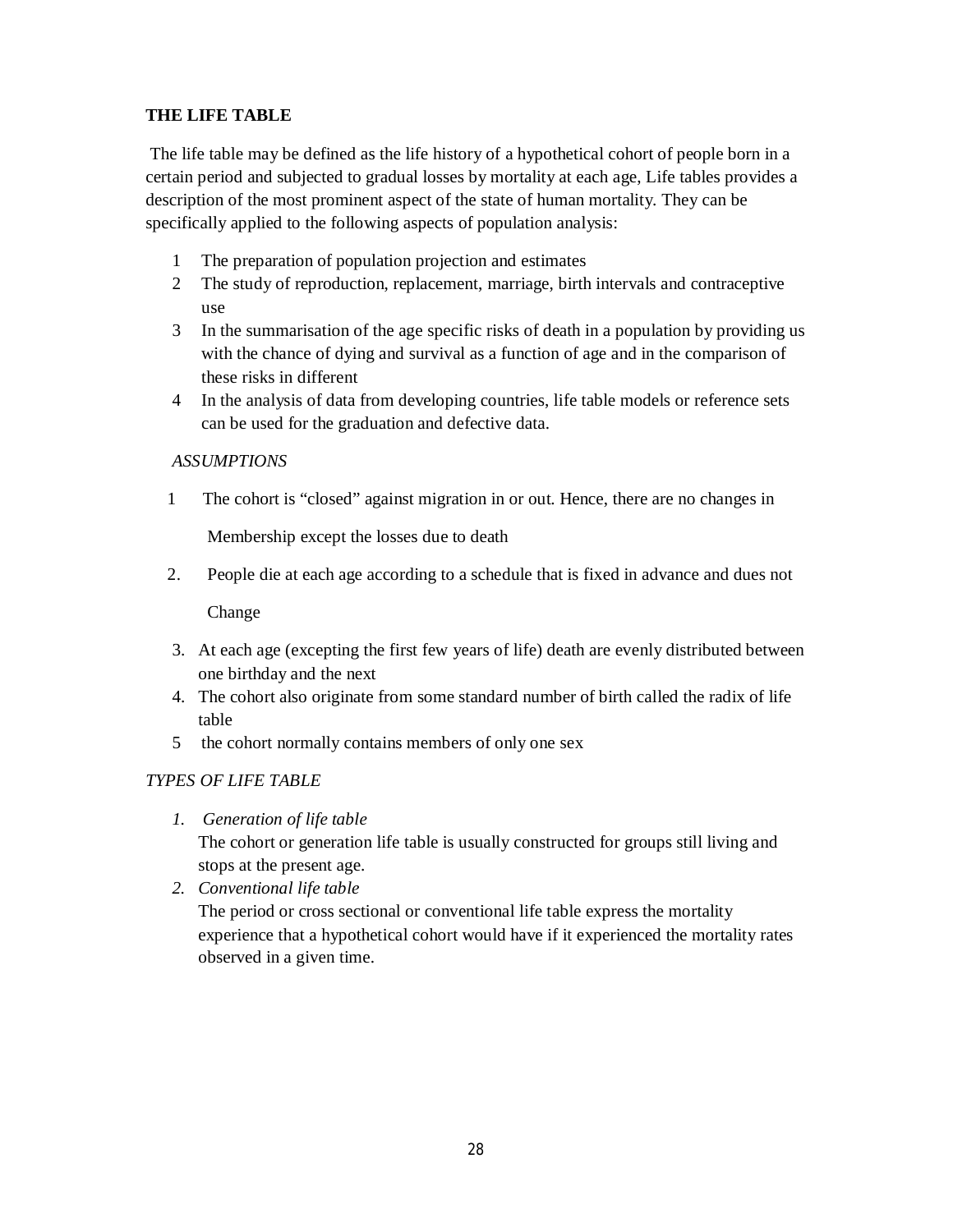### *CONSTRUCTION OF LIFE TABLE*

There are two major types of life table which can be constructed:

### *Complete life table*

A complete life table is a table in which the mortality experience is considered in single years of age throughout the life span. All the columns of the life table are given for single years and it is extremely detailed.

## *Abridged life table*

An abridge life table is one in which the measures are given not for every single year of age, but for age groups.

### THE SPECIAL MEANING OF AGE AND SOME CONVENTIONS OF NOTATION

Age as would be used for each individual is the exact numbers of completed years that have elapsed since birth. When we use the phrase exact age 20 in a life table, we tend to mean when a person reaches exact age x, when he reaches his  $x<sup>th</sup>$  birthday. For a year afterwards, he remain in the interval x to  $x + 1$  until he reaches the next birthday when  $x + 1$  becomes his exact age, he is x plus some function of a year of age.

Hence, life table functions can be classified into two categories - those referring to exact age and those referring to an interval of age. Functions referring to an interval of age carry two subscripts e.g.  $n_q$  the first subscripts, n, indicates the number of completed years over which the interval extends and the second subscript, x, indicates the exact age at which the interval commence, thus, the interval extends from age  $x$  to  $x + n$ .

In the complete life table, all intervals are equal to 1. The subscripts n preceding the interval functions is often dropped; qx rather than nqx. The functions referring to exact years of age attained. This subscript is usually indicated. This subscripts is usually indicated as x and is placed after the symbol defining the function e.g.  $e_x$ .

## *FUNCTION OF THE LIFE TABLE AND RELATIONSHIP BETWEEN THE LIFE TABLE COLUMNS*

Life table functions can be classified into two categories - those referring to an exact age those referring to an interval of age -

 $1$  nm $x$ 

The age-specific death rate(nmx) is defined as the number of death in a given calendar year between exact ages x and  $x + n$  divided by the mid-year population in an actual population, i.e.

 $nmx = nDx/nPx$  where  $nDx =$  deaths in the interval x to  $x + n$  $nPx = mid - year$  population in the interval x to  $x + n$ .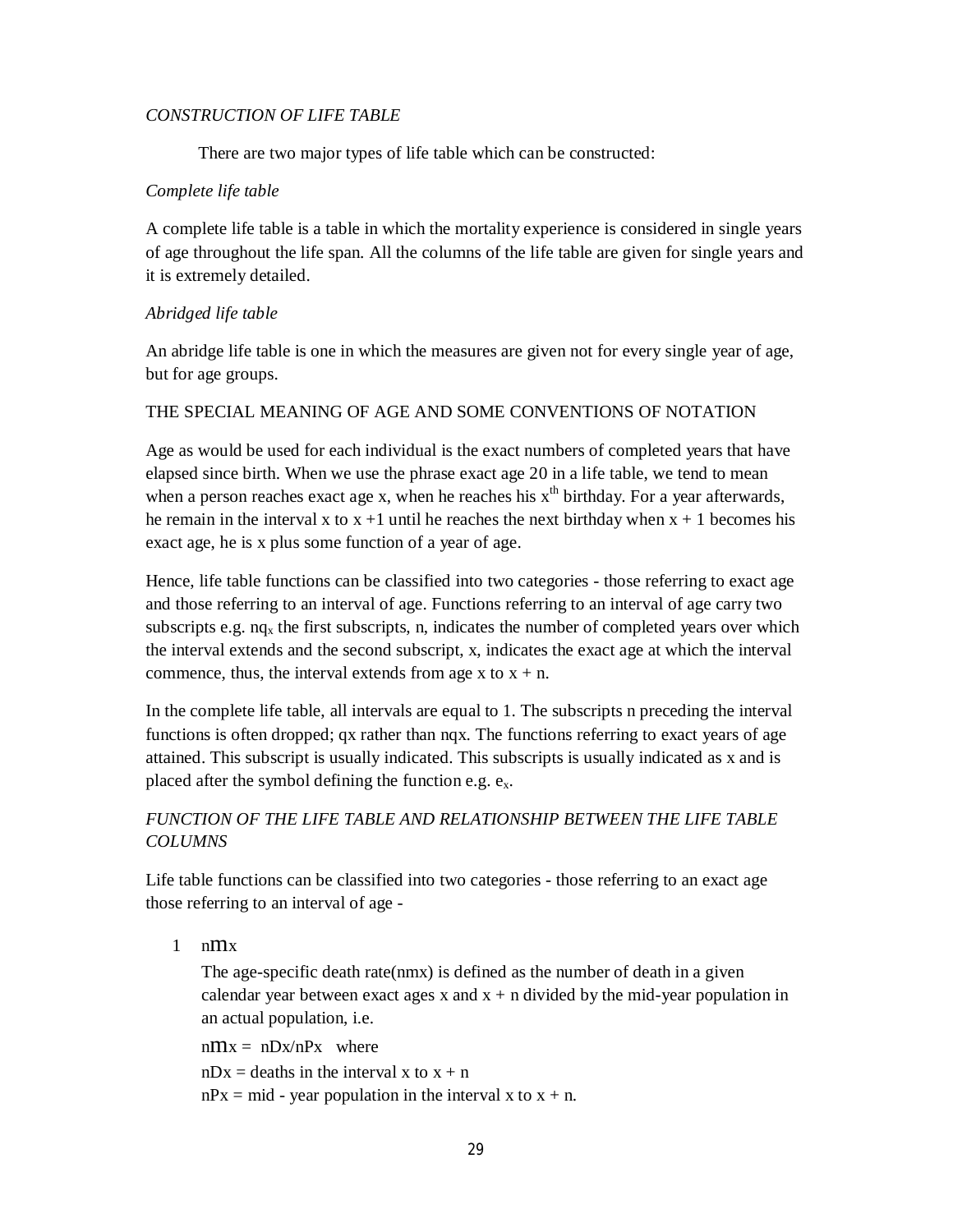$2 \quad 1_x$ 

The function  $1_x$  denotes the survivors of a cohort of life born babies to the exact age x. The initial values of the survivors' column are 1o. It is known as the radix. It can be conveniently taken as 100000; 10000, or 1000.

#### $3$  nd<sub>x</sub>

The function ndx denotes deaths experienced by the life table cohort within the interval x to  $x + n$ , i.e  $ndx = 1x - 1x + n$ Similarly,  $dx = 1xqx$ 

4  $nq_x$ 

The function nqx defines the probability of a person aged x dying within the interval  $x$  to  $x + n$  ie

 $Nqx = ndx/lx$ 

 The nqx differs from the ordinary age specific death rate nmx in the sense that nqx is based on the life table population at the beginning of the age span x to  $x + n$ interval to which it refers. The nmx is a central rate based on the actual population at the mid point of that period

5 nPx

The function npx defines the probability of a person aged x surviving through the interval x to  $x + n$  years it is the complement of nqx i.e.  $nPx = lx + n/lx = 1 - nqx$ 

6 nMx

The function nMx is the life table central death rate. It is defined as the number of deaths in the life table (ndx) divided by the number of persons nLx in the stationary population of the life table between ages x and  $x + n$ , i.e.  $nMx = ndx/nlx$ 

7 nLx

The function nLx shows the number of person-years lived by the cohort during the interval between specified birthdays ie between x and  $x + n$  years. The nLx is defined as follows-

 $nLx = n/2 (lx + lx + n)$ However, for  $75+ = 1x + n/2$ (ndx) For age 0,  $\text{Lo} = .3\text{lo} + .7\text{I}_1$ , For age  $1 - 4$ ,  $4L_1$ , = 1.3l<sub>1</sub>, + 2.7l<sub>5</sub>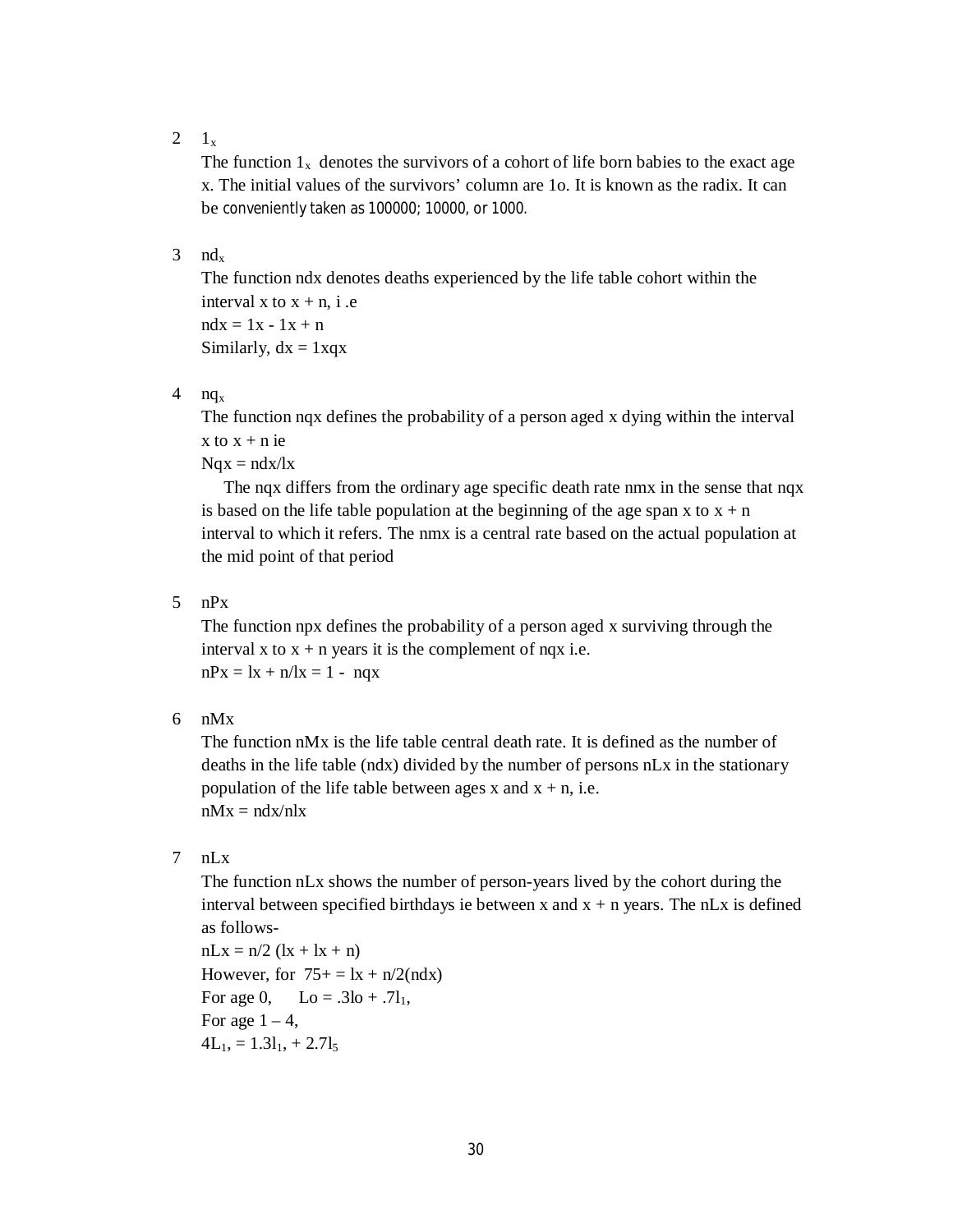$_8$  T<sub>x</sub>

The function Tx is derived directly from the nLx column. This function is simply the summation of the nLx column, the summation commencing with the beginning or the terminal of the stationary population.

 $9 \quad e_x$ 

The function ex is the expectation of life remaining to persons who attain the exact age x i.e  $e_x = Tx/x$ 

At age  $x = 0$ ,  $1/e0 = 10/T$ o  $\Rightarrow$  eo  $= T_0/l_0$ 

*Example-*

| Age      | ΙX    | dx   | qx     | Px    | Lx    | Tx     |
|----------|-------|------|--------|-------|-------|--------|
|          |       |      |        |       |       |        |
| $\theta$ | 10000 | 1632 | .1632  | .8368 | 8858  | 370366 |
| 1        | 8368  | 1557 | .1861  | .8139 | 29268 | 361508 |
| 5        | 6811  | 316  | .0464  | .9536 | 33265 | 332240 |
| 10       | 6495  | 179  | .0276  | .9724 | 32028 | 298975 |
| 15       | 6316  | 199  | .0315  | .9685 | 31083 | 266947 |
| 20       | 6117  | 207  | .0339  | .9661 | 30068 | 235864 |
| 25       | 5910  | 192  | .325   | .9675 | 29070 | 205796 |
| 30       | 5718  | 241  | .0421  | .9579 | 27988 | 176726 |
| 35       | 5477  | 260  | .0747  | .9526 | 26735 | 148738 |
| 40       | 5217  | 390  | .0747  | 9253  | 25110 | 122003 |
| 45       | 4827  | 542  | .1123  | .8877 | 22780 | 96893  |
| 50       | 4285  | 525  | .1225  | .8775 | 20113 | 74113  |
| 55       | 3760  | 543  | .1443  | .8557 | 17443 | 54000  |
| 60       | 3217  | 686  | .2131  | .7869 | 14370 | 36557  |
| 65       | 2531  | 690  | .2725  | .7275 | 10930 | 22187  |
| 70       | 1841  | 732  | .3974  | .6026 | 7375  | 11257  |
| $75+$    | 1109  | 1109 | 1.0000 | .0000 | 3882  | 3882   |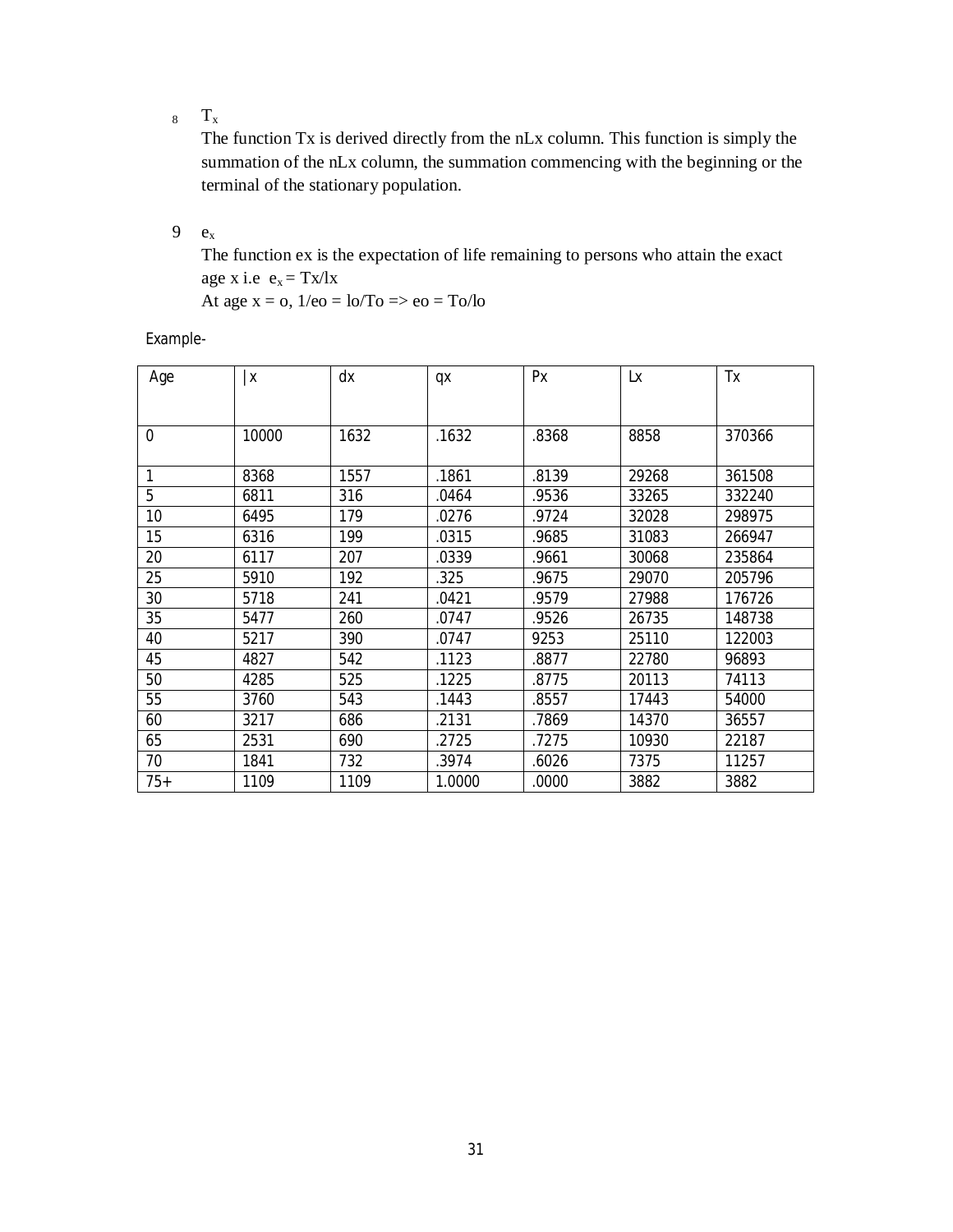| Age              | ex(yrs) | nMx    |
|------------------|---------|--------|
| $\boldsymbol{0}$ | 37.0    | .1843  |
| $\mathbf{1}$     | 43.2    | .0532  |
| 5                | 48.8    | .0095  |
| 10               | 46.0    | .0056  |
| 15               | 42.3    | .0064  |
| 20               | 38.6    | .0069  |
| 25               | 34.8    | .0066  |
| 30               | 30.9    | .0086  |
| 35               | 27.2    | .0097  |
| 40               | 23.4    | .0155  |
| 45               | 20.1    | .0238  |
| 50               | 17.3    | .0261  |
| 55               | 14.4    | .0311  |
| 60               | 11.4    | .0471  |
| 65               | 8.8     | .0631  |
| 70               | 6.1     | .992   |
| $75+$            | 3.5     | .01299 |

 $nMx = ndx/nLx \Rightarrow nM_5 = 316/33265 = .0095$ 

 $Lo = .3lo + .7l = .3(10000) + .7(8368) = 8858$ 

 $L_5 = 5/2(l_5 + l_{10}) = 5/2 (6811 + 6495) = 33265$ 

#### *DEM0GRAPGHIC MODELS*

Demographic models are generalisations about a demographic phenomenon or process, and are used as tools of estimation. In this role, the use of models becomes particularly important when available data are limited and defective, when relevant demographic data are easily available, there is little justification for using such models, but they are indispensable in checking and adjusting data, in filling gaps in the available records and in deriving reliable estimate from fragmentary pieces of evidence, each of which may be defective if taken in isolation.

The three types of models that are widely used and applied in demographic estimation are -

- 1. Models stable population
- 2. Quasi stable population model
- 3. Model life Tables e.g.
	- UN models life tables
	- Reed -Merell model life table
	- Regional (Coale and Demeny) model life table
	- -Brass model life tables
	- Carrier and Hobcraft system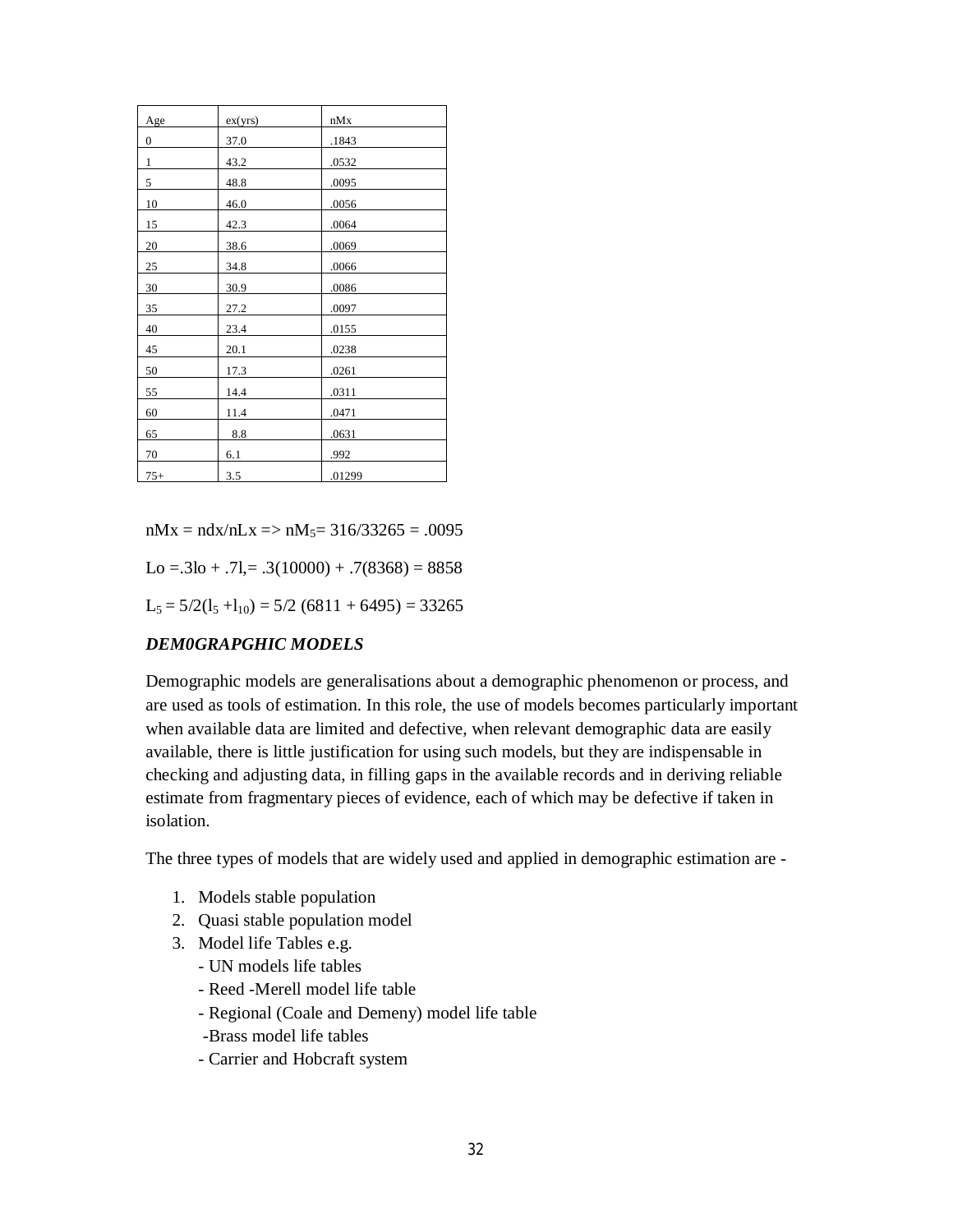# **STATISTICAL INTERPOLATION AND GRADUATION**

### *Meaning of interpolation*

Interpolation is defined as the art of inferring intermediate values in a given series of data by use of mathematical formulae or a graphic procedure. Many of the techniques used for extrapolation; hence the term interpolation is often used to refer to both types of inference.

Broadly speaking interpolation encompasses not only mathematical and graphic devises for estimating intermediate or external values in a series (e.g. animal population figures from decennial figures, survivors in a life table for single ages from survivors at every fifth age), but also mathematical and graphic devices for subdividing grouped data into component parts (e.g figures for single years of age from data for 5 year age groups),and for inferring rates for subgroups from rates for broad groups (e.g. birth rates by duration of marriage).

Interpolation is essentially a form of estimation that involves direct application of mathematical formulae cannot be obtained, some external series of data suggestive also a means of making population estimates. Interpolation of this type is a way of prorating the series in order to obtain more exact calibration.

The interpolation formulae or method produces a good fit if it exactly reproduces the given values. The fit is approximate if the result does not pass through the original values or maintain the original totals

### *USES OF INTERPOLATION*

1. They may be used in making population estimates ie Brass  $p/f$  and Brass  $p1|p2$ methods

2.They may bee used in smoothening a given series of data in order toensure regularity by removing undesired fluctuations

- 3. They are useful for the purpose of adjusting defective data
- 4. They help to estimate abnormalities from a series, such as those due to war, epidemics, refugees movements, population transfers etc

## *METHODS OF INTERPOLATION OF POINT DATA*

- 1 Graphic interpolation
- 2 Polynomial interpolation
- 3 Osculatory interpolation
- 4 Use of spline functions

## *METHODS OF INTERPOLATING GROUPED DATA*

- 1 Prorating
- 2 Osculatory interpolation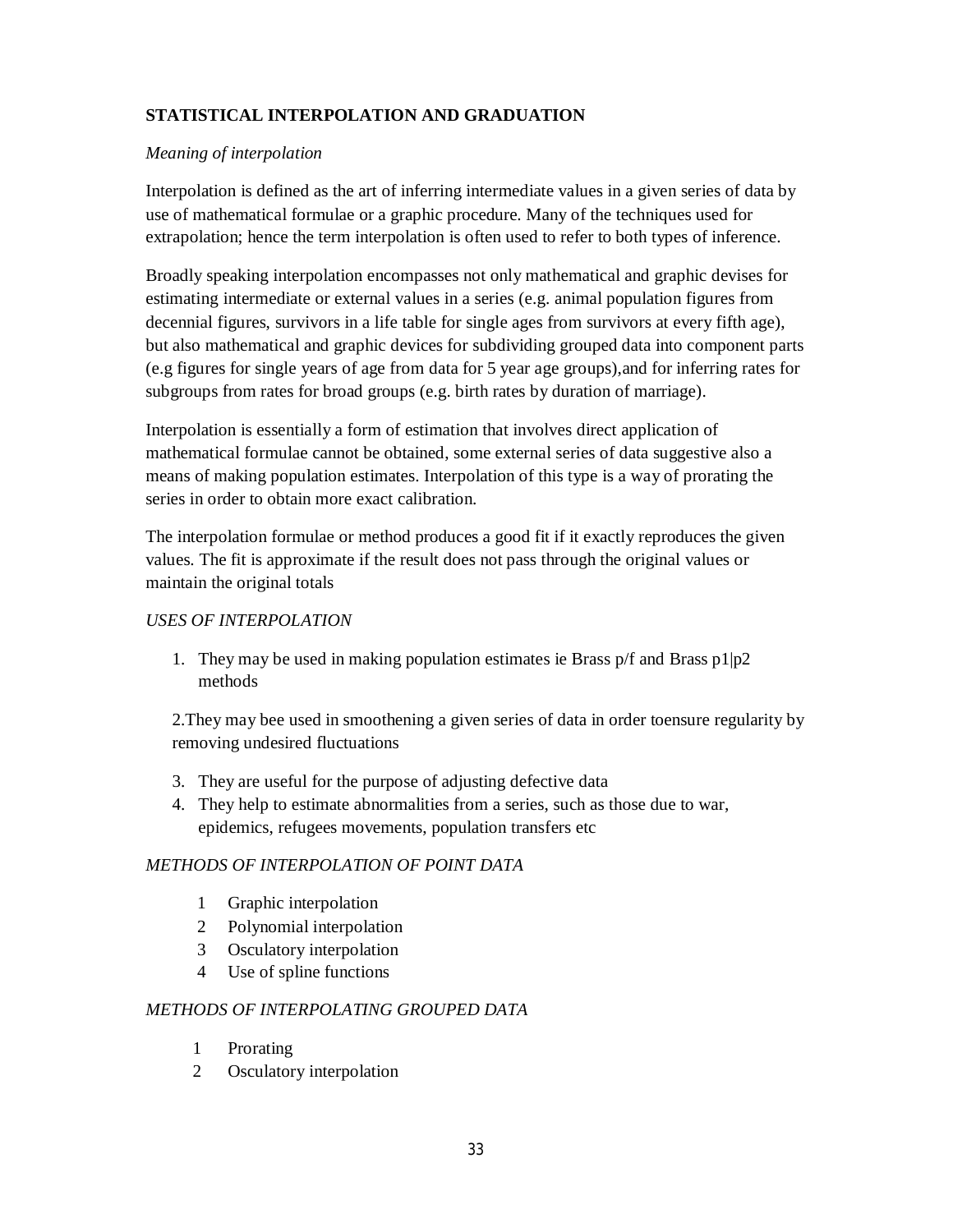### GRADUATION OF DATA ON AGE DISTRIBUTION

Age data usually contain irregularities these errors must be detected and corrected before such age data is used for any meaningful demographic purpose. Upon detection of irregularities, most age distributions are usually corrected by methods of graduation or smoothing which includes

- a graphic methods
- b moving average method
- c curve-fitting formulae

A number of graduation methods use mathematical approaches to derive data for 5-years age groups that are corrected primarily for net reporting errors. The mathematical methods are grouped into two namely mathematical methods proposed by united Nation and other mathematical methods.

### *MATHEMATICAL METHODS PROPOSED BY UN*

The UN proposed different methods for adjusting the errors in the age groups

 $0 - 4$ ,  $5 - 9$ ,  $10 - 74$ , and  $75 +$ .

## *OTHER MATHEMATICALS METHODS*

 These techniques include the carrier-farrag ratio method, Newtons Quadratic formular and the Spragues osculatory graduation method. To smooth a population distribution of 5-years age groups using and of these three methods, the procedure is to group the age groups into 10 = years age groups before applying the techniques.

## *CARRIER - FARRAG GRADUATION METHOD*

This methods consists essentially of splitting the total numbers reported in two adjacent fiveyears age groups (quinary age groups) by first grouping the quinary age groups into 10-years age groups (denary age groups). The graduated population is then obtain by the manipulation of simple algebraic formulae ie

 $U_2 = 1/2U_2 + 1/16(U_0 - U_4)$ 

 $U_3 = 1/2U_2 - 1/16(U_0 - U_4)$ 

#### *NEWTONS QUADRATIC METHOD*

The graduation formula is given as  $5P_X = 1/210Px + 1/16 (10P_{X-10} - 10P_{X+10})$ 

This formula is applied after re-grouping the data from quinary to denary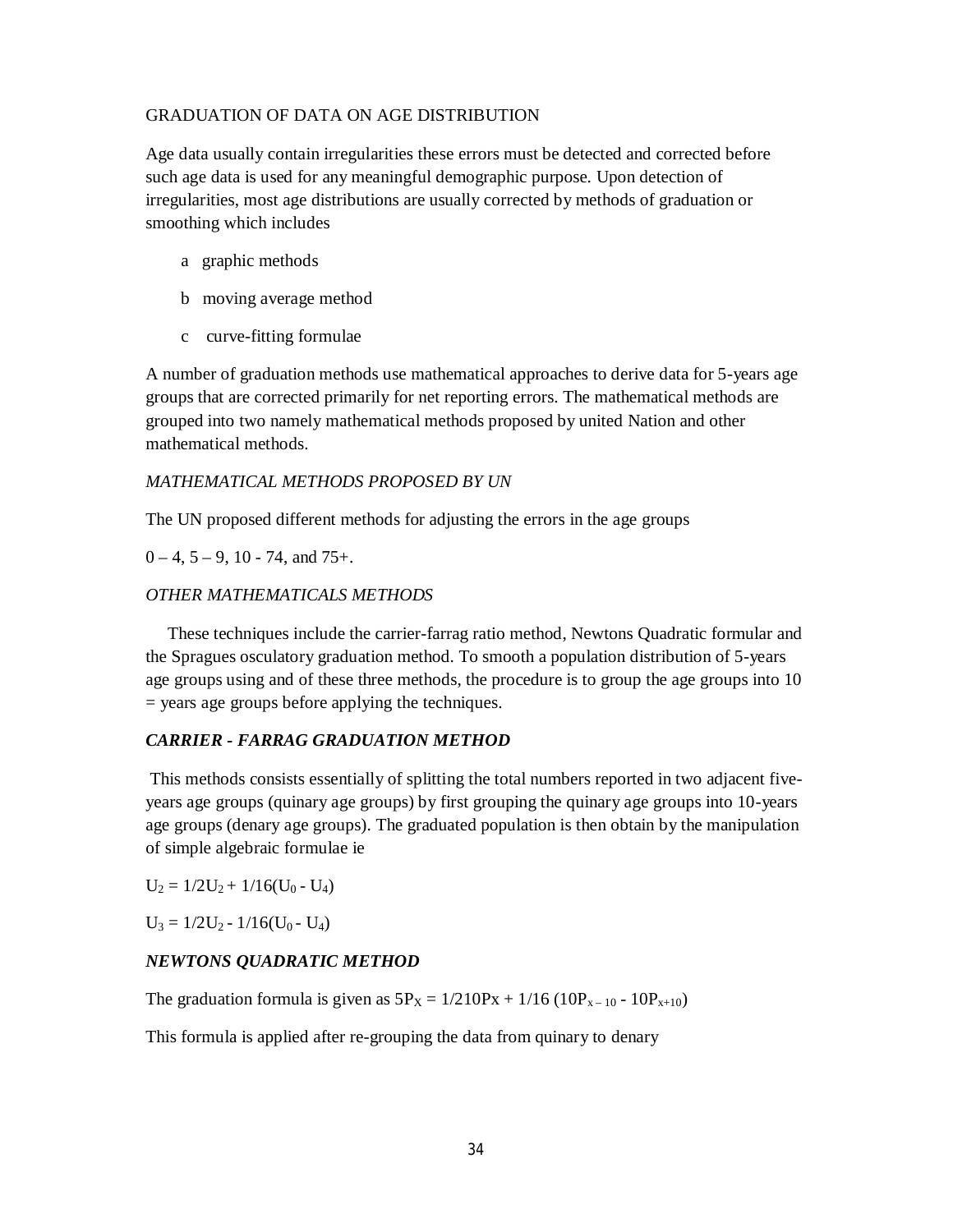| Example: Carrier - Farrag method |  |
|----------------------------------|--|
|----------------------------------|--|

| Age group | Enumerated<br>population Quinary | Denary population<br>$Ui = ui + ui + 1$ | Graduated<br>population, Ui |
|-----------|----------------------------------|-----------------------------------------|-----------------------------|
|           |                                  |                                         |                             |
| $5--9$    | 736169                           |                                         |                             |
| $10 - 14$ | 573723                           | 1309892                                 |                             |
| $15-19$   | 425970                           |                                         | 417881.3                    |
| 20-24     | 338311                           | 754281                                  | 336399.7                    |
| 25-29     | 352284                           |                                         | 347490.9                    |
|           |                                  |                                         |                             |
| 30-34     | 305756                           | 658040                                  | 310549.1                    |
| 35-39     | 259617                           |                                         | 250516.1                    |
|           |                                  |                                         |                             |
| 40-44     | 199129                           | 458746                                  | 208229.7                    |
| 45-49     | 170264                           |                                         | 176200.1                    |
| 50-54     | 149483                           | 319747                                  | 143546.9                    |
| 55-59     | 98073                            |                                         | 111425.5                    |
| 60-64     | 99448                            | 197521                                  | 86095.5                     |
| 65-69     | 62115                            |                                         | 67476.1                     |
| 70-74     | 54992                            | 117107                                  | 49630.9                     |
| 75-79     | 28013                            |                                         |                             |
| 80-84     | 26746                            | 54759                                   |                             |
| $85+$     | 34041                            |                                         |                             |

Uo = 1309892

I.e.  $15-19 \Rightarrow U2 = 754281$ 

 $U4 = 658040$ 

U2= ½ 754281 +1/16 (1309892-658040)

 $= 417881.3$ 

U3 =1/2 754281 -1/6 (1309892-658040)

 $= 336399.75$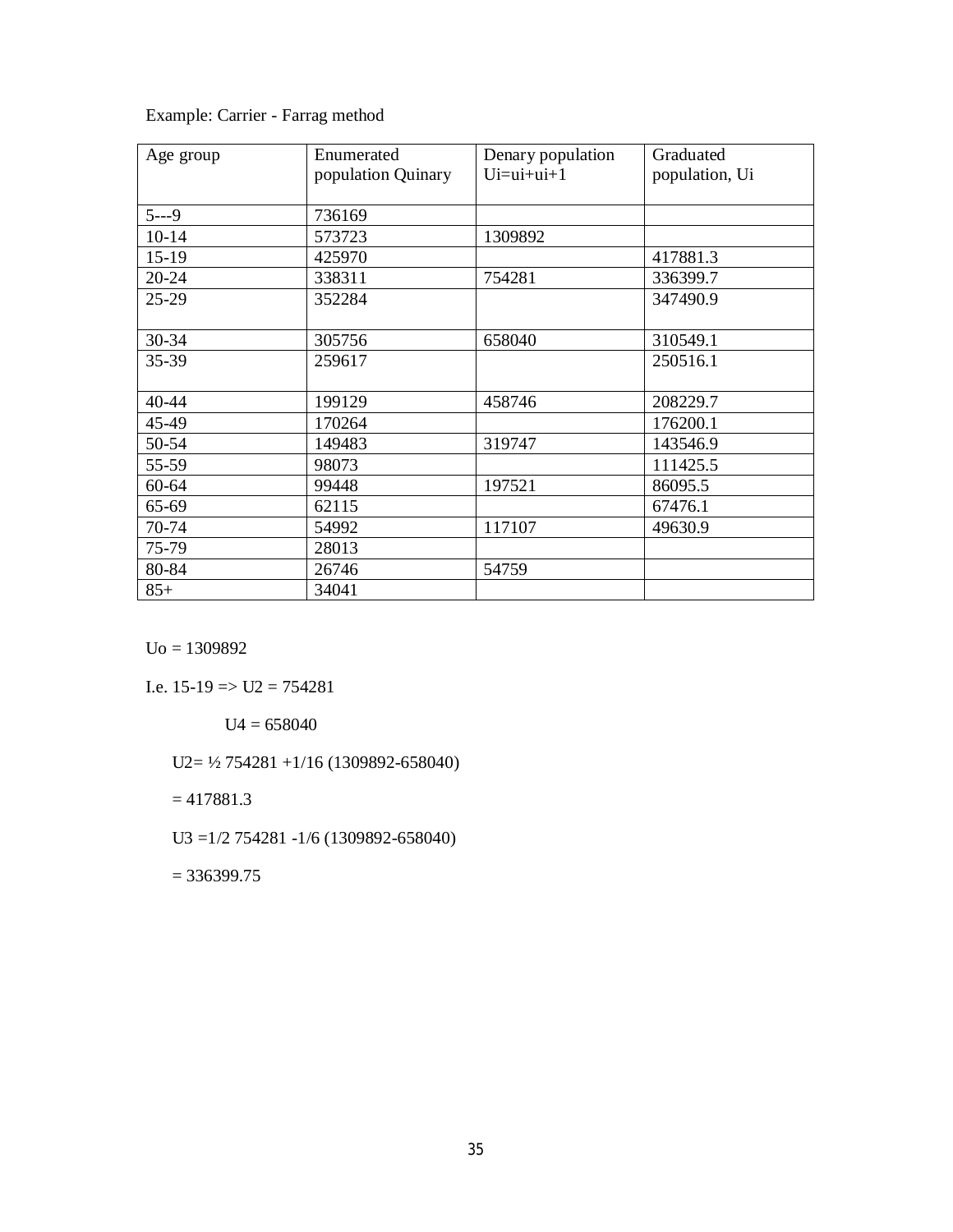| Age group | Reported population<br>(quinary) | Denary population | Graduated<br>population |
|-----------|----------------------------------|-------------------|-------------------------|
|           |                                  |                   |                         |
| $0 - 4$   | 18.1                             |                   |                         |
| $5-9$     | 17.5                             | 35.6              |                         |
| $10 - 14$ | 12.0                             |                   | 12.1                    |
| $15-19$   | 9.4                              | 21.4              | 9.3                     |
| $20 - 24$ | 7.2                              |                   | 7.6                     |
| $25-29$   | 6.8                              | 14.0              | 6.4                     |
| 30-34     | 6.2                              |                   | 6.1                     |
| 35-39     | 5.2                              | 11.4              | 5.3                     |
| 40-49     | 4.1                              |                   | 4.2                     |
| 45-49     | 3.4                              | 7.5               | 3.3                     |
| 50-54     | 2.8                              |                   | 2.6                     |
| 55-59     | 1.8                              | 4.6               |                         |

Example: Newton's Quadratic Method

i.e

 $10-14 = 1/2$  21.4+1/6 (35.6-14) =12.1

 $15-19 = 21.4-12.1 = 9.3$ 

 $20-24 = 1/2$  14.0  $+1/16(21.4-11.4) = 7.6$ 

 $25-29 = 14-7.6=6.4$ 

*Limitations of the mathematical methods*

1. They assume that the types and magnitude of errors are the same or similar from age group to the next or between the two sex groups or even over a period of time.

2. Although these techniques tends to smoothen the data vertically (age ratios),they do not guarantee horizontal smoothness (sex ratios) and diagonal smoothness (survival ratios).